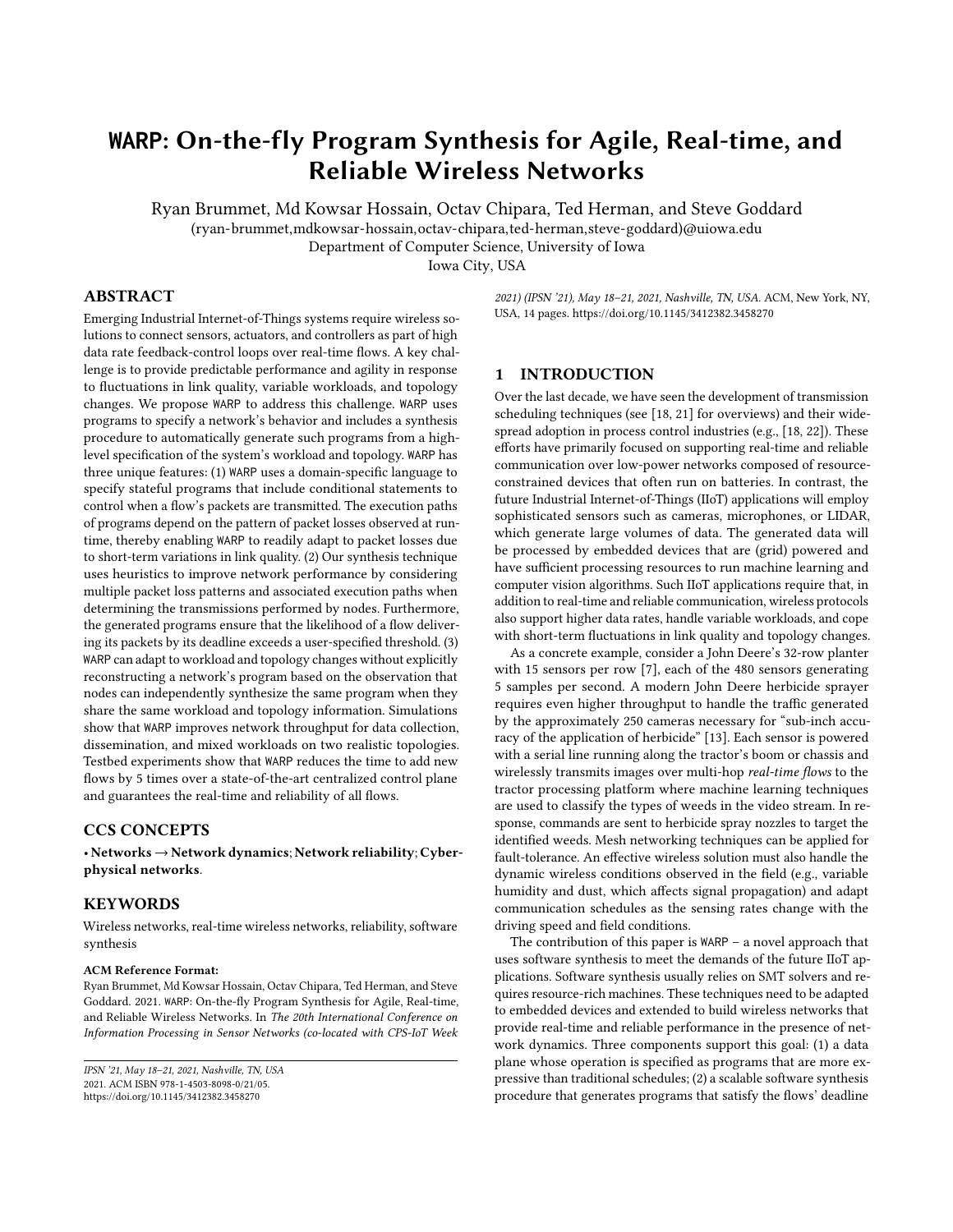and reliability constraints; and (3) an efficient control plane to handle workload and topology changes.

A network operator programs a WARP network by specifying its workload. The workload is composed of real-time flows that carry data between sensors, controllers, and actuators. Flows are periodic, may span multiple hops, and deliver packets subject to deadline and reliability constraints. We have developed techniques to synthesize programs that specify the data plane's behavior based on the supplied workload and topology. The programs are written in a domain-specific language (DSL) that can express more complex behaviors than traditional scheduling approaches. A feature that distinguishes programs from schedules is that programs are stateful and may include conditional statements. The execution of an instruction to forward a flow's packet changes the flow's state to indicate whether the transmission succeeded or not. Subsequent instructions may query this state and make conditional decisions on what packets to forward. The combination of state and conditional actions leads to programs having multiple execution paths that depend on the pattern of packet losses observed during their execution. This opens the opportunity to synthesize programs whose actions are optimized to handle likely packet loss patterns and readily adapt to the rapidly evolving packet loss patterns observed during their execution. Our experiments demonstrate that programs provide higher performance than scheduling approaches while remaining simple to analyze.

The synthesis procedure ensures that the execution of programs will not result in nodes performing conflicting operations. Additionally, the synthesis procedure also guarantees that the likelihood of a flow's packets reaching their destination by their deadline exceeds a user-specified threshold. This property holds under our Threshold Reliability Model (TLR) that allows link quality to vary arbitrarily from slot-to-slot but always remains above a minimum level of reliability. WARP cannot guarantee the network's performance when the quality of links falls below the minimum packet delivery rate (PDR). In this case, the minimum PDR may be lowered or the flow's routes may need to be adjusted to include links that meet the minimum PDR. TLR is inspired by Emerson's best practices for deploying WirelessHART networks [\[19\]](#page-13-5), which encourage network operators to ensure that links have a minimum PDR of 60% – 70% at deployment time. We have developed a computationally efficient approach to reason about the probability of delivering packets under TLR by considering all packet loss scenarios and their associated execution paths and likelihoods.

WARP includes a decentralized control plane that can adapt to workload and topology changes without synthesizing new programs. Our insight is that when nodes share the same topology and workload information, they can run the same synthesis procedure locally to generate identical programs. This approach significantly improves the network's agility since workload or topology changes only require disseminating the added or modified flows and routes. Such updates can be encoded efficiently, most often, in a single packet. However, the challenge is to implement WARP's program synthesis on embedded devices on which it is infeasible to run SMT solvers that are commonly used in software synthesis. Within 10 ms slots, WARP can synthesize and execute programs on-the-fly on TelosB and Decawave DWM1001 devices.

IPSN '21, May 18–21, 2021, Nashville, TN, USA Ryan Brummet, Md Kowsar Hossain, Octav Chipara, Ted Herman, and Steve Goddard

<span id="page-1-0"></span>

| Protocol              | Data Rate | Workload | Energy        |
|-----------------------|-----------|----------|---------------|
| WirelessHART          | low       | fixed    | constrained   |
| REACT <sup>[15]</sup> | low       | variable | constrained   |
| $FD-PaS [24]$         |           |          |               |
| DistributedHART [20]  |           |          |               |
| WARP                  | high      | variable | unconstrained |

Table 1: Requirements space of IIoT protocols

We have evaluated WARP through simulations and testbed experiments using workloads typical in IIoT systems. Our simulations indicate that WARP can significantly improve throughput across typically IIoT workloads in two realistic topologies. We have implemented our techniques on Decawave DWM1001, which use 802.15.4a radios, and on TelosB, which use 802.15.4 radios. The testbed experiments demonstrate the feasibility of using synthesis techniques to construct programs on-the-fly. Furthermore, our experiments validate that WARP can satisfy the real-time and reliability constraints of flows and adapt quickly to workload changes.

#### 2 RELATED WORK

Data plane: At the heart of wireless networks that support realtime communication are transmission scheduling techniques (e.g., [\[16,](#page-13-9) [20,](#page-13-8) [23,](#page-13-10) [24\]](#page-13-7) and surveys [\[18,](#page-13-1) [21\]](#page-13-2)). For example, WirelessHART specifies the data plane's behavior using a (repeating) super-frame, a two-dimension matrix whose cells grant access to a specific slot and channel. Real-time traffic is supported by using dedicated cells in which a single transmission is scheduled, while best-effort traffic is supported using shared slots. Under these and similar assumptions about the data plane, researchers have developed numerous algorithms to construct efficient schedules under different workload scenarios and analyze their real-time and reliability performance. A contribution of WARP is an intermediary language to specify a "smart" data plane that allows a richer set of behaviors, including the ability of multiple real-time flows to share the same entry for improved performance.

The closest related work is Recorp [\[4\]](#page-12-1), which proposes a policybased approach that, similar to WARP, can also share entries across multiple flows. WARP improves upon Recorp in several important ways: First, WARP's DSL can specify more expressive programs than Recorp policies. As a consequence, WARP can provide better performance under more varied workloads than Recorp. Second, Recorp is only suitable for IIoT applications whose workloads are fixed and known apriori since it may take up to a minute to construct a Recorp policy. In contrast, WARP can synthesize and execute programs onthe-fly within 10 ms slots on embedded platforms. Finally, WARP includes a new decentralized control plan that can adapt effectively to changes in topology and workload.

Control plane: A common critique of approaches like WirelessHART is that their centralized design leads to networks that cannot adapt effectively to dynamics. Indeed, this is problematic since any workload or topology changes requires creating a new super-frame and disseminating it to all nodes. This process can be particularly expensive when the super-frame is large and does not fit within a single packet. Four broad approaches — incremental scheduling, autonomous scheduling, distributed scheduling, and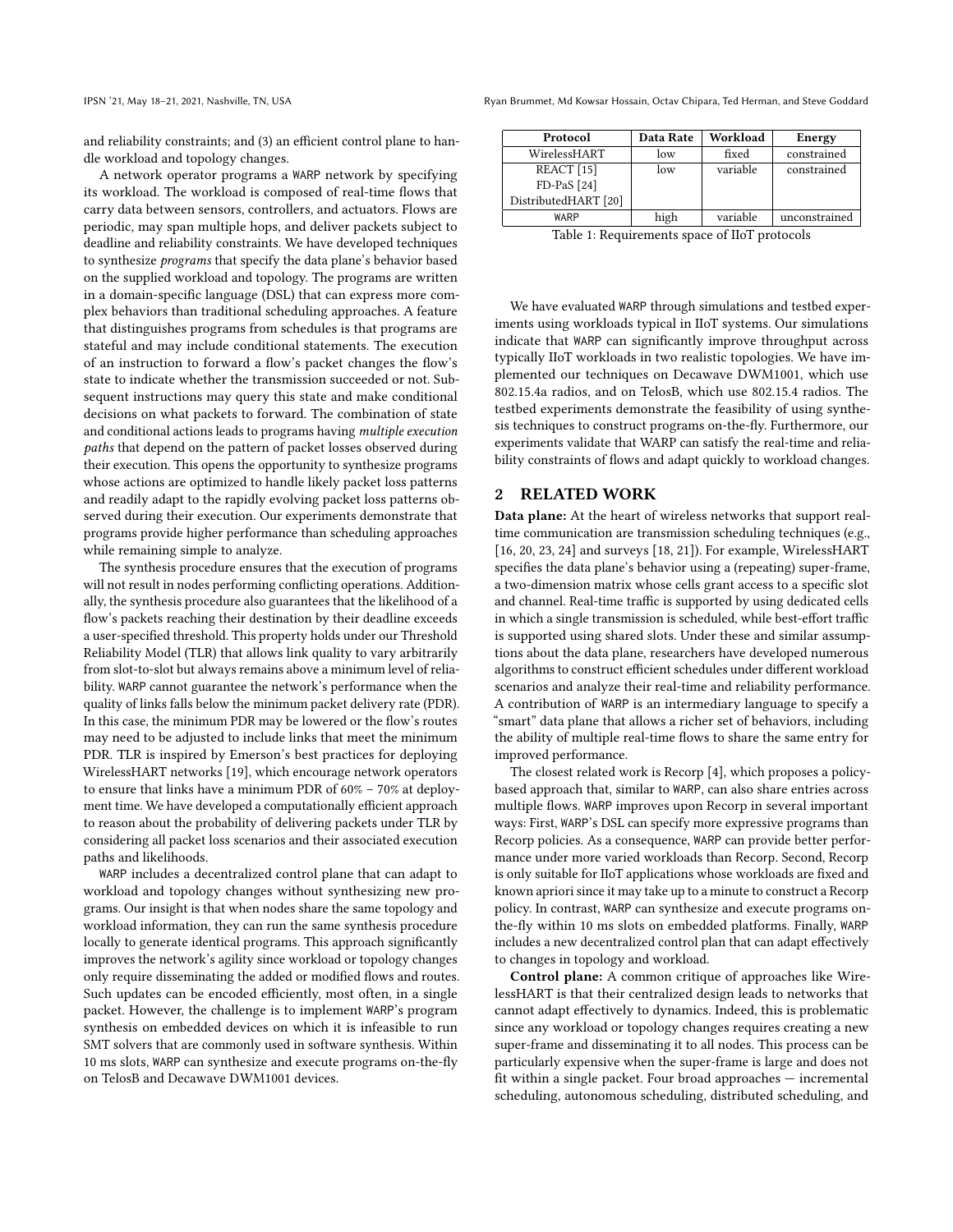flooding-based approaches — have been proposed to address this issue. REACT [\[15\]](#page-13-6) reduces the control overhead by constructing schedules incrementally and only disseminating the differences between the current and the updated schedule. However, our experiments show that REACT still needs to disseminate many packets when the workload or topology changes significantly. Autonomous scheduling approaches (see [\[11\]](#page-13-11) for a survey) build super-frames using the (partial) routing information already present at a node. However, the increased agility comes at the cost of real-time performance, which may not be acceptable for all IIoT applications. An elegant alternative is to avoid complex control planes altogether by building systems that do not depend on the topology (e.g., Blink [\[25\]](#page-13-12) or Low-power Wireless Bus [\[12\]](#page-13-13)). In contrast to these approaches, WARP maintains the observability of network operations while decentralizing the control plane to support both topology and workload changes efficiently.

Two recent decentralized approaches that support real-time performance have been recently proposed: FD-PaS [\[24\]](#page-13-7) and DistributedHART [\[20\]](#page-13-8). FD-PaS is designed to efficiently change the flows' rates in response to external disturbances by piggybacking rate updates in the packet acknowledgments of a flow. Distributed-HART uses a node-level scheduling where each node schedules its transmissions locally and online through a time window allocation. However, FD-PaS does not consider topology changes, and such changes can trigger expensive network-wide changes in DistributedHART. We have developed a control plane based on the observation that nodes can independently construct the same WARP program when they share the same workload information. Table [1](#page-1-0) compares and contrasts the features of WARP and related protocols.

Program Synthesis: Program synthesis has been used to synthesize network updates, routing tables, and network policies from high-level specifications (e.g., [\[10\]](#page-12-2)). To the best of our knowledge, we are the first to use such techniques to specify and synthesize programs that control the data plane of wireless networks. Program synthesis commonly relies on powerful SMT solvers, machines with plentiful resources, and is applied in scenarios where it is acceptable to spend minutes to hours to synthesize programs. We target embedded devices that must synthesize programs on-the-fly within 10 ms slots. More importantly, the vast majority of ongoing work focuses on verifying safety and deterministic properties. We developed new techniques to analyze the reliability of flows subject to probabilistic packet losses due to variations in link quality. Specifically, we identified a subset of WARP DSL that is expressive enough to provide significant performance gains while remaining sufficiently simple to enable efficient synthesis and analysis.

## <span id="page-2-0"></span>3 SYSTEM MODELS

Network Architecture: A network is comprised of a network manager, a base station, and up to a hundred nodes. WARP is best-suited for applications that require high data rates and have a backbone of grid-powered nodes to carry this traffic (e.g., [\[2,](#page-12-3) [6\]](#page-12-4)). A network manager is a resource-rich machine that is connected over a wired connection to the base station. The nodes form a wireless mesh network that we model as a graph  $G(N, \mathcal{E})$ , where N and E represent the devices (including the base station) and wireless links. The network manager constructs a minimum spanning tree that has the

base station as its root. The route of a flow from  $A$  to  $B$  (both distinct from the base station) is obtained by concatenating the route from  $A$  to the base station and from the base station to  $B$ . We adopt this model for consistency with prior work on WirelessHART, but WARP also supports peer-to-peer routing without modification. We categorize flows as upstream or downstream depending on whether they forward data to or from the base station, respectively.

Workload Model: The traffic of a WARP network is specified as a set of real-time flows  $\mathcal{F} = \{F_0, F_1, \ldots, F_N\}$ . A *real-time flow*  $F_i$  is a fixed route  $\Gamma_i$  that packets traverse through the network and has several associated attributes described next. In the wider network community, flows are streams of packets; for real-time contexts, flows are sequences of independent packets generated periodically at the source and must be delivered to the destination by the deadline. A flow's packets usually carry sensor data or actuation commands. WARP allows flows to be added, removed, or modified during the network's operation. This capability is useful for applications that dynamically reconfigure the sensors they use or change their workload in response to external events.

For each flow  $F_i$ , a packet is generated on the source node with a period of  $P_i$  and phase  $\phi_i$ . The k<sup>th</sup> instance of flow  $F_i - J_{i,k}$ is released at time  $r_{i,k} = \phi_i + k * P_i$  and has an absolute deadline  $d_{i,k} = r_{i,k} + D_i$ . We assume that  $D_i \leq P_i$ , which implies that only one instance of a flow is released at any time. For clarity, we will discuss the algorithms in terms of flows rather than instances.

Physical Layer: At the physical layer, WARP may use either IEEE 802.15.4, which provides 250 kbps, or the more recent IEEE 802.15.4a, which supports up to 27.24 Mbps. Both physical layers operate in the 2.4 GHz band. Channel hopping is used to improve reliability. 802.15.4 supports frequency hopping over 16 channels. 802.15.4a provides further protection against interference by using UWB techniques. We configured the DWM1001 radios to use three orthogonal channels, as described in [\[8\]](#page-12-5).

Entries, Pushes, and Pulls: WARP programs use both time division and multiple channels. We refer to a slot and channel pair as an entry. Programs may include a single push or a single pull within an entry of 10 ms. A push( $F_i$ , #ch) involves the sender transmitting  $F_i$ 's data and the receiver replying with an acknowledgment, both transmissions using channel #ch. A push fails if the acknowledgment is not received by the end of the slot. A pull( $F_i$ , #ch) involves the receiver requesting  $F_i$ 's data and the sender replying with the flow's data on channel #ch. A pull fails if the data is not received by the end of the slot. A program may handle failed pushes or pulls by repeating the action several times to achieve the desired reliability. We will refer to the node initiating the communication of a push or a pull as the coordinator and the responding node as the follower. Constraints: A WARP program must meet the following constraints:

• Transmission constraints: A node transmits or receives at most once per slot.

- Channel constraints: At most one transmission is performed in an entry to avoid intra-network interference. Additionally, a node must perform consecutive transmissions on different channels.
- Forwarding constraints: Each flow has at most one link that is active in any slot. The first link on the flow's route is activated at release time; subsequent links are activated as the previous ones complete relaying the packets.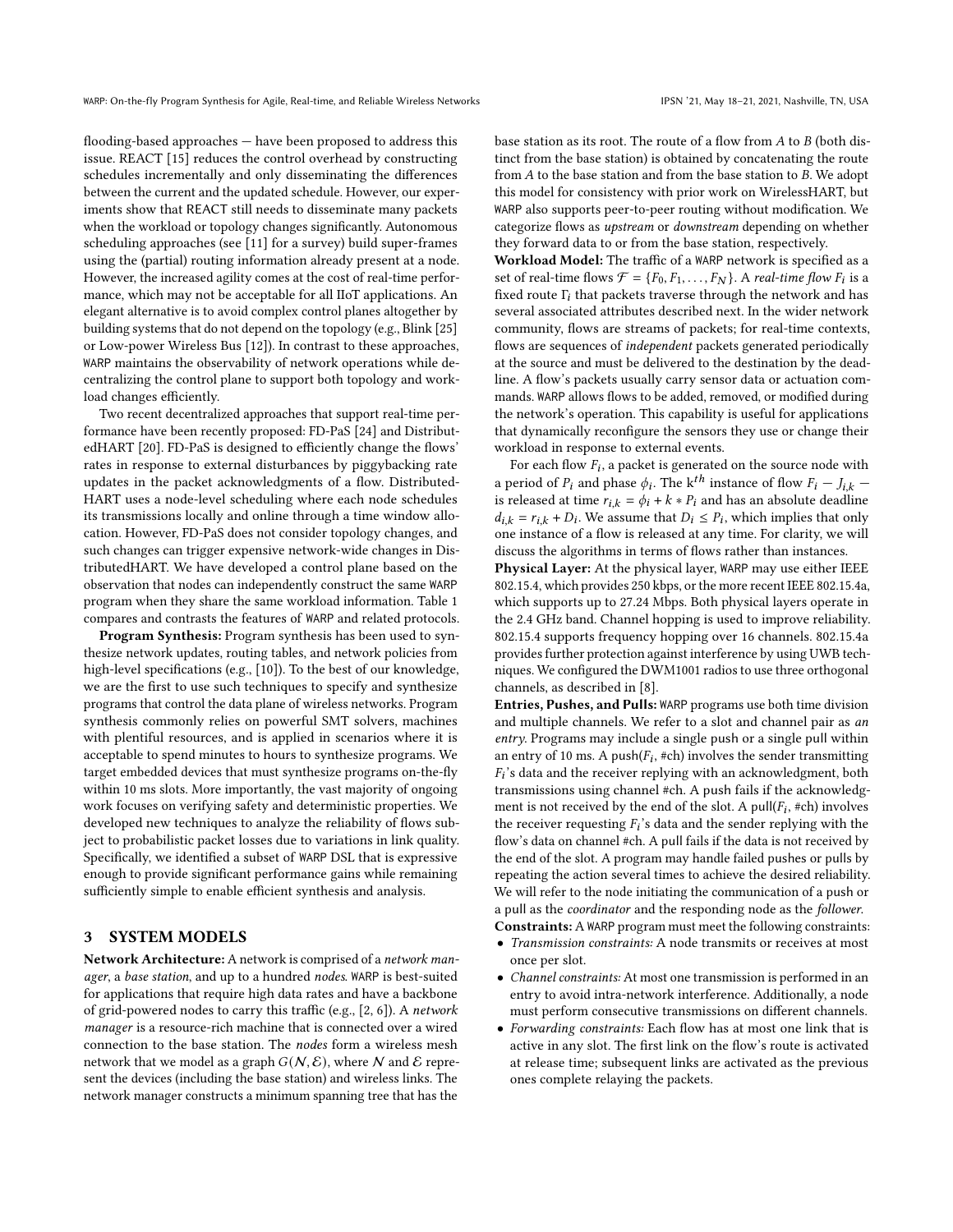• Real-time and reliability constraint: The likelihood that the packets of a flow reach their destination before their deadline exceeds an end-to-end probability target.

#### 4 **WARP**

Layer Responsibilities: WARP is a practical and effective solution for IIoT applications that require high-data rates, real-time, and reliable communication in dynamic wireless environments. The data plane handles packet losses due to probabilistic and variable links, whereas the control plane handles topology and workload changes. A central aspect of WARP is that each node executes a stateful program that controls when it transmits the packets of real-time flows. Programs specified using the DSL described in Section [4.1](#page-3-0) can express more intricate actions than possible using traditional schedules. A node's program tracks the success or failure of a flows' transmissions and, based on this state, it executes different transmissions depending on the pattern of observed packet losses. This approach improves network performance significantly. In Section [4.2,](#page-5-0) we propose techniques to analyze a program's execution in the presence of packet losses and introduce the TLR model to specify how the quality of links vary.

Data Plane: WARP incorporates a scalable program synthesis procedure that turns a high-level specification of the workload and topology into a program that is executed by the network. The synthesis procedure incorporates a generator and an estimator described in Section [4.3.1](#page-6-0) and [4.3.2,](#page-7-0) respectively. The estimator reasons about the possible execution paths of a program under all failure scenarios and determines the likelihood of each reachable state (under the assumptions of the TLR model). Based on this information, the generator heuristically increases the number of flows that execute in each slot across multiple possible failure scenarios. The synthesized programs' execution guarantees that the likelihood of each flow's packets reaching their destination by its deadline exceeds a user-specified threshold. This guarantee holds only when the network's behavior is consistent with the TLR model: (1) consecutive transmissions are independent and (2) the chance of successful transmission can vary, but it always exceeds a minimum threshold  $m$ . When the network deviates from the TLR model, either new routes that use links that conform to the TLR model should be selected or the value of  $m$  should be lowered. The synthesis procedure may fail to generate a program when the workload is close to the network's capacity. In this case, the workload has to be adjusted manually by the network operator or automatically using rate control mechanisms. As discussed next, our goal is to run the synthesis on embedded devices. Therefore, we focus on synthesis techniques that use light-weight heuristics.

Control Plane: Similar to WirelessHART, WARP manages the topology and workload information centrally. However, we decentralize the synthesis and adaption to workload changes, as detailed in Section [4.4.](#page-8-0) In contrast to scheduling approaches, WARP does not construct an explicit schedule but instead runs the synthesis procedure on each node on-the-fly to determine its actions in a slot. All the nodes will construct the same program as long as they share the same workload and topology information. The decentralized control plane handles workload and topology changes by disseminating only the updated workload or topology information. This

IPSN '21, May 18–21, 2021, Nashville, TN, USA Ryan Brummet, Md Kowsar Hossain, Octav Chipara, Ted Herman, and Steve Goddard

<span id="page-3-2"></span>

| := release-blk; action blk; drop blk                     |
|----------------------------------------------------------|
| $:=$ release( <i>flow</i> , <i>link</i> );   release blk |
| $:=$ drop( <i>flow</i> );   drop blk                     |
| := action   if-statement                                 |
| := if bool-expr then action else-part                    |
| := else action blk $\epsilon$                            |
| $:=$ has( $flow$ )   !has( $flow$ )                      |
| $:=$ pull(flow, channel)   push(flow, channel)           |
| wait( <i>channel</i> )   sleep                           |
|                                                          |

Figure 1: EBNF rules of a WARP fragment

<span id="page-3-1"></span>

(c) Node A's execution DAG

Figure 2: Flows  $F_0$  and  $F_1$  forward packets from B to A and from A to  $C$  according to WARP program in Figure [2b.](#page-3-1) Due to packet losses, a program's execution may follow different paths and those paths are summarized in its execution DAG, shown in Figure [2c.](#page-3-1)

results in a more agile control plane since transmitting workload and topology updates requires fewer bytes than complete programs.

#### <span id="page-3-0"></span>4.1 The **WARP** Domain-Specific Language

4.1.1 An Example. Before formalizing the DSL, we will introduce WARP programs informally through an example that implements a new mechanism to arbitrate access to a shared entry among multiple flows. Consider the queue of an intermediary node in the routing tree that includes the packets of different flows. Some flows go towards the base station, others away from it. These queues grow as the workload increases until one node fails to forward a packet by the flow's deadline. To support high data-rate flows, WARP generates node programs that coordinate the interactions of a node with its neighbors to forward its queued packets efficiently.

To illustrate the specifics of this mechanism consider Figure [2b.](#page-3-1) The included program forwards  $F_0$ 's data from *B* to *A* and  $F_1$ 's data from  $A$  to  $C$ . Both flows release a packet in slot 0. Each node executes a node program organized as an array of fragments, each fragment specifying the actions that the node performs in a slot. The table in Figure [2b](#page-3-1) shows each node program as a column and its fragments as the column's entries. Flows  $F_0$  and  $F_1$  each release a packet in slot 0 as reflected by the releases included in the slot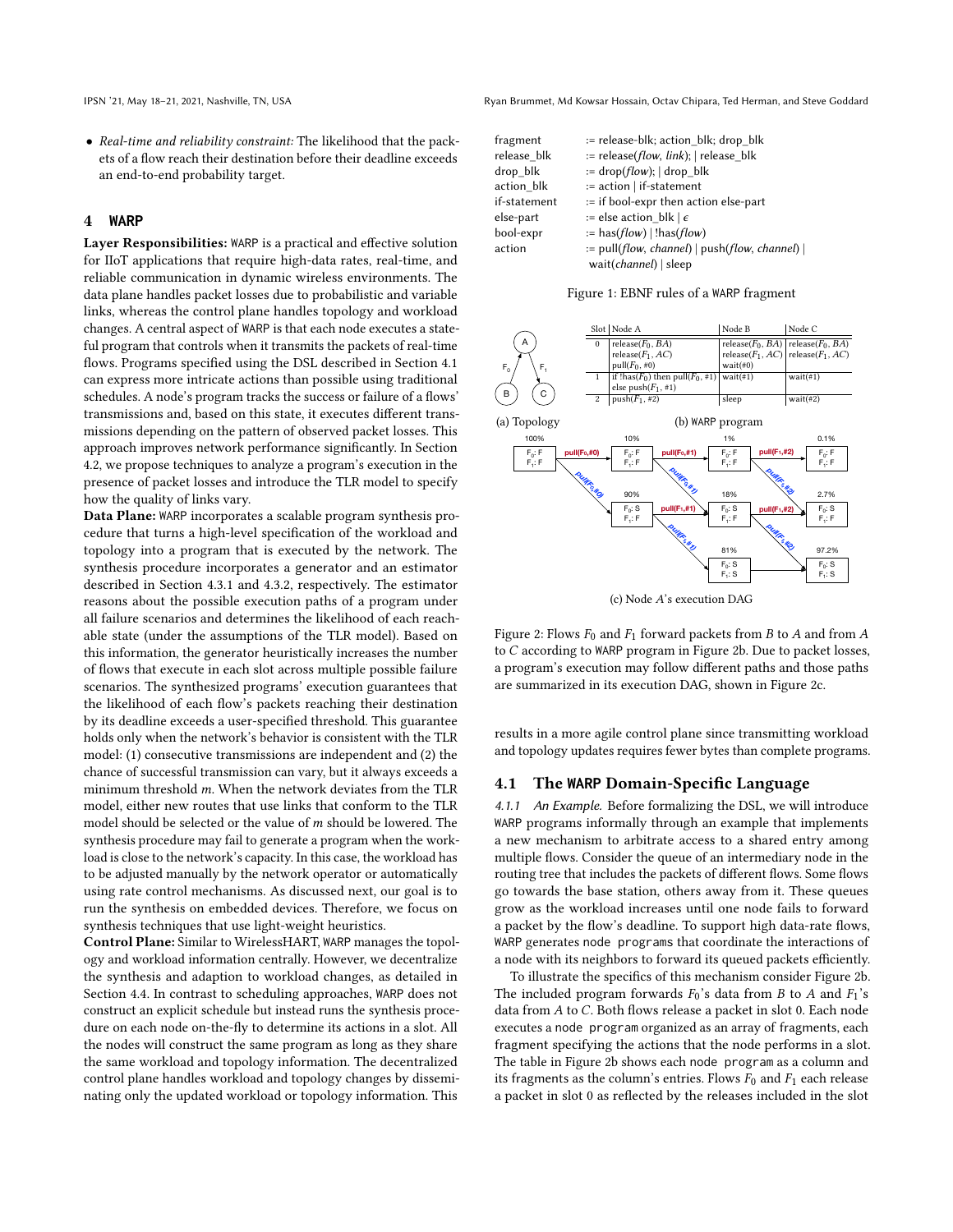0 fragment of all nodes. The releases create a globally consistent view of what flows are released in the network. In slot 0, A also executes a pull( $F_0$ , #0) to request  $F_0$ 's data from *B* over channel #0. Node A's pull is paired with a wait(#0) executed by B, which instructs  $B$  to listen for an incoming request on channel  $#0$ . When B receives A's request, it will reply with  $F_0$ 's data.

The most visible departure from schedules is the inclusion of conditional statements in programs, as shown in the fragment executed by  $A$  in slot 1. The execution state of a node program is updated to record the outcome of push and pull actions. The has instruction may be used to query a program's state. When has is combined with if statements, the node program may take different actions depending on its execution state. After completing slot 0,  $F_0$ 's packet may be at either  $A$  or  $B$ , depending on whether pull( $F_0$ , #0) has succeeded (S) or failed (F). Node A queries its state to distinguish between these two cases. If A does not have  $F_0$ 's data, then A requests  $F_0$  again; otherwise, A proceeds to transmit  $F_1$ 's data using a push. In this slot, both  $B$  and  $C$  wait to respond to  $A$ 's pull or push on channel #1. This example illustrates how A can coordinate the transmissions of  $F_0$  and  $F_1$  across different execution paths, allowing them to share slot 1 and channel #1, without introducing transmission conflicts or resorting to carrier sense. WARP programs use this mechanism pervasively, and our experiments show that it can improve the throughput by 2.6 times over scheduling approaches.

4.1.2 The DSL. Next, we formalize an intermediary DSL to specify the behavior of WARP's data plane. The DSL formally specifies the actions that WARP programs can perform in a slot and their associated run-time behavior. We opted to use a DSL to specify programs as programs should be a familiar abstraction and the analysis techniques introduced later have similarities to symbolic execution techniques used to analyze computer programs [\[3\]](#page-12-6). While the DSL is not intended to be used directly by network operators or developers, developers can be used it for manually analyzing network programs. The DSL is primarily intended for automated synthesis and analysis tools.

A network operator specifies the workload of a WARP network as a collection of real-time flows. The conceptual model used to program the network is a distributed collection of nodes that operate synchronously to forward the specified flows. Consistent with this node-centric perspective, a program is structured as a collection of node programs, each executed by a node. A node program is an array of fragments indexed by the slot in which the fragment is executed. The program is executed cyclically such that when a node reaches the last instruction of a node program, the node restarts executing it from the beginning. A network manager maintains the workload and constructs a routing table to forward the data of all flows. This information is replicated on each node, and node programs can access it.

The building blocks of the DSL are global events and local actions. The release( $F_i$ , l) and drop( $F_i$ ) are global events that control when link  $l$  on  $F_i$ 's route is activate. A global event is scheduled in slot *t* by including a release( $F_i$ , *l*) or a drop( $F_i$ ) in the fragment associated with slot  $t$  in the node programs of all nodes. When a node program's execution reaches slot  $t$ , the scheduled global event is executed synchronously by all nodes without requiring

communication. Note that a globally consistent view is necessary to determine whether the actions in a slot may conflict. Flow  $F_i$ can transmit over link  $l$  only in the slots ranging from the slot in which  $F_i$  is released to the slot in which  $F_i$  is dropped. Since releases and drops are global events, all nodes know the interval when the packets of  $F_i$  may be forwarded over link l, but not all of them know the specific slots in this interval that will be used to transmit  $F_i$ 's packets<sup>[1](#page-4-0)</sup>. The supported actions are push, pull, wait, and sleep. A fragment may include multiple actions using if-statements, but only one action can be executed at run-time. The execution state of a node program may change in response to executing a push or a pull. The effect of an action is local, affecting only the node executing the action. A node program may include a has instruction to query a flow's status and conditional statements to allow actions to be executed conditionally on its execution state.

Let us define how a node program's execution state is updated when it is executed by a node  $A$ .  $A$  maintains a dictionary  $M$  that maps a flow to its status. A flow's status is updated according to the state machine shown in Figure [3.](#page-5-1) When A executes release( $F_i$ , AB), it adds a mapping  $M[F_i] = \text{RELEASED}$  to indicate that  $F_i$  is released and AB is its active link. It is possible that  $F_i$ 's packet may not be in  $A$ 's receive queue if it was dropped on a previous hop. In this case, a packet containing an error indicating that  $F_i$ 's packet was dropped is generated and forwarded by  $A$  as if it was the original packet of the flow.  $F_i$ 's entry is removed from  $M$  when  $A$  executes drop( $F_i$ ) and  $F_i$  is considered to be COMPLETED. A flow's status is updated depending on the outcome of push and pull.

When  $\overline{A}$  is the source of an outgoing flow  $F_i$ , it has to forward its packets to the next hop using pushes. Let  $B$  be this next hop, determined by  $A$  inspecting its local copy of the routing table. The execution of push( $F_i$ , #ch) entails A sending  $F_i$ 's data on channel #ch and waiting for an acknowledgment. The fragment that  $B$  executes in the same slot must include a wait(#ch) to instruct  $B$  to listen for an incoming request on channel  $#ch$ . If node  $B$  receives the pushed packet, it sends an acknowledgment to  $A$ . Node  $A$  knows whether the push( $F_i$ , #ch) was successful if it receives the acknowledgment by the end of the slot. In this case, the  $M[F_i]$  is set to SUCCESSFUL; otherwise,  $M[F_i]$  remains RELEASED.

When A is the destination of an incoming flow  $F_i$ , it has to obtain its data from the previous hop using pull actions. When release( $F_i$ ,  $BA$ ) is executed by A,  $F_i$ 's packet is at the previous hop B. In a slot, the execution of  $pull(F_i, \#ch)$  by A to request  $F_i$ 's data over channel #ch is paired with the execution of wait(#ch) by  $B$ . Node  $A$ can determine whether the pull( $F_i$ , #ch) was successful depending on whether it receives the request data from  $B$  by the end of the slot. If A receives the data, A updates  $M[F_i]$  to be SUCCESSFUL; otherwise, the flow's status remains RELEASED.

The grammar of a fragment is included in Figure [1.](#page-3-2) A fragment has three blocks: a release block, an action block, and a drop block. The release block may include one or more releases to start forwarding packets over a flow's active link. Similarly, the drop block may include one or more drops to indicate that a flow's active link will no longer be executed for the remainder of the program. The action block may include one of push, pull, wait, or sleep in the

<span id="page-4-0"></span> $1$ The specific slots (and fragment) in which releases and drops are included is determined during synthesis based on the network's topology and workload.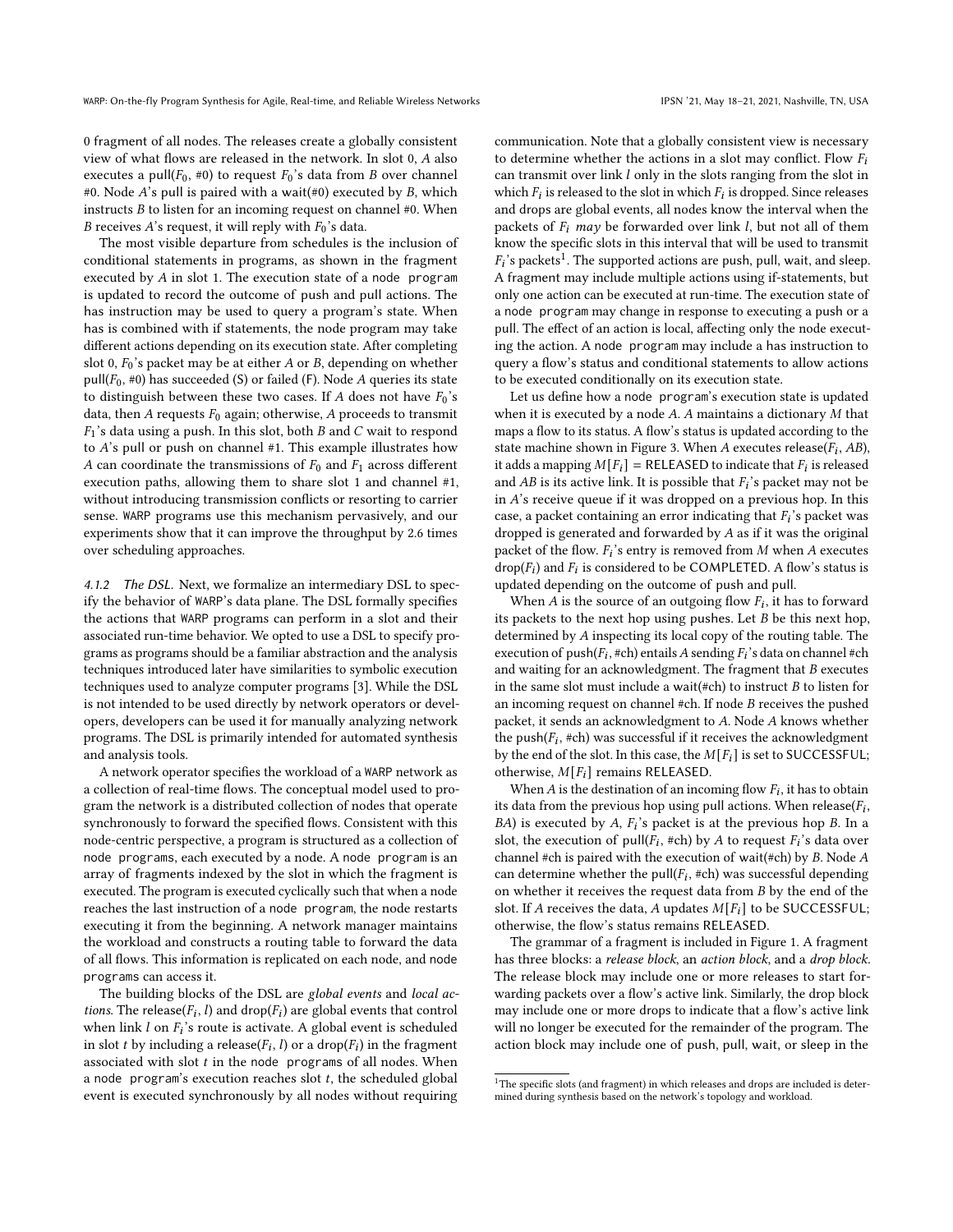<span id="page-5-1"></span>



<span id="page-5-2"></span>

(c) Program forwarding the packets of  $F_0$ ,  $F_1$ , and  $F_2$ 

Figure 4: Example program forwarding the data of three flows

base case. We allow for the inclusion of conditional if-then-else statements. As part of the condition, a program may use  $\text{has}(F_i)$ or its negation !has( $F_i$ ) to determine whether node  $A$  has  $F_i$ . The instruction has( $F_i$ ) is true when  $M[F_i]$  is SUCCESSFUL or COM-PLETED. In any slot, we constrain a node to execute at most one action per slot to guarantee its completion by the end of the slot.

In the following, we consider a more involved example that forwards the packets of three multi-hop flows. There are many possible programs to forward the flows, each having different performance trade-offs. Figure [4](#page-5-2) shows the program generated by our synthesis procedure. The table in Figure [4b](#page-5-2) shows the slots in which each link of a flow is activate. All the nodes share this view in the network. For example,  $F_0$  forwards packets over  $\Gamma_0 = \{ (CB), (BA) \}$ . Link  $(CB)$ and  $(BA)$  are active in slots  $0 - 1$  and  $2 - 4$ . Since a flow has at most one active link at a time, the two intervals do not overlap. The fragments use different combinations of pull and push actions in conjunction with conditionals to determine when and what packets to transmit. In contrast to shared slots in scheduling approaches, WARP avoids carrier sense by using conditional logic to determine which node may transmit.

IPSN '21, May 18–21, 2021, Nashville, TN, USA Ryan Brummet, Md Kowsar Hossain, Octav Chipara, Ted Herman, and Steve Goddard

#### <span id="page-5-0"></span>4.2 Analyzing **WARP** Programs

A key challenge is to reason about the execution of WARP programs in the presence of stochastic packet losses. We want to estimate the likelihood of property  $\beta_i$  that a packet of a flow  $F_i$  reaches the destination by  $\overrightarrow{F_i}$ 's deadline. As a starting point, let us model the quality of all links as Bernoulli variables with known and fixed chances of success. We assume that a push or a pull performed over a link has a 90% chance of success for concreteness. To compute the likelihood of  $\beta_i$ , it suffices to consider all possible packet loss scenarios and sum the likelihood of all scenarios in which the property  $\beta_i$  holds. We use the notation  $\Pi_t(s)$  to indicate the likelihood of reaching state  $s$  after executing  $t$  slots. A brute-force approach to accomplish this goal is to construct an execution DAG that captures all possible execution paths through the program under different failure scenarios. The execution DAGs introduced here will be later refined to support the analysis of synthesized programs efficiently.

Node  $A$ 's execution DAG could be built as follows (see Figure [2c\)](#page-3-1). The symbols S and F indicate whether a pull or a push executed by a flow  $F_i$  was successful or failed (i.e., when has( $F_i$ ) is true or false). Flows  $F_0$  and  $F_1$  are released in slot 0. Accordingly, the initial state FF indicates that  $A$  does not have the packets of either  $F_0$  or  $F_1$ . The likelihood of reaching FF and FS after executing the pull( $F_0$ , #0) in slot 0 is  $\Pi_1$ (FF) = 10% ×  $\Pi_0$ (FF) = 10% and  $\Pi_1$ (SF) = 90%× $\Pi_0$ (FF) = 90%. It is important to note the difference in the information available during synthesis/analysis and run-time execution. During analysis and synthesis, we do not know whether 's execution state is FF or SF; we only know their likelihoods. However, at run-time,  $A$  knows its state precisely as it can observe the outcome of its actions.

In slot 1, the actions that  $A$  performs depend on its current state. In the state FF, when  $A$  does not have  $F_0$ 's data, it will execute pull( $F_0$ , #1) to request the data from  $F_0$  again. Depending on the pull's outcome, the system transitions to either FF or SF. The state FF is reached when both pulls executed in slot 0 and 1 have failed. The state SF is reached over two paths: when  $pull(F_0, #0)$  failed in slot 0 but succeeded in slot 1 and when pull( $F_0$ , #1) in slot 0 has succeeded and  $push(F_1, #1)$  in slot 1 failed. Accordingly, the likelihood of reaching SF by the end of slot 2 is  $\Pi_2(SF) = 90\%$  \*  $\Pi_1$ (FF) + 10% \*  $\Pi_1$ (SF) = 18%. The execution of the remaining instructions results in the shown execution DAG. The likelihood that A receives  $F_0$  and  $F_1$  by the end of the program are  $E_3^0$  =  $\Pi_3(SF) + \Pi_3(SF) = 97.2\% + 2.7\% = 99\%$  and  $E_3^1 = \Pi_3(SF) = 97.2\%$ .

A significant limitation of the above approach is that the obtained results are applicable only when all links have a quality of exactly 90%. What happens if the link quality increases to 95%? How about when links have different link qualities? It is hard to extrapolate a network's behavior from point estimates when each link's quality can vary from slot to slot. To broaden the applicability of this approach, we need a more realistic reliability model.

We propose the Threshold Link Reliability (TLR) model, which is both simple and realistic. TLR models the likelihood that an action (i.e., a push or pull) of flow  $F_i$  (including both exchanges of data between sender and receiver) is successful as a Bernoulli variable  $LQ_i(t)$ . We assume that consecutive pushes or pulls performed over the same or different links are independent. Empirical studies suggest that this property holds when channel hopping is used [\[14,](#page-13-14)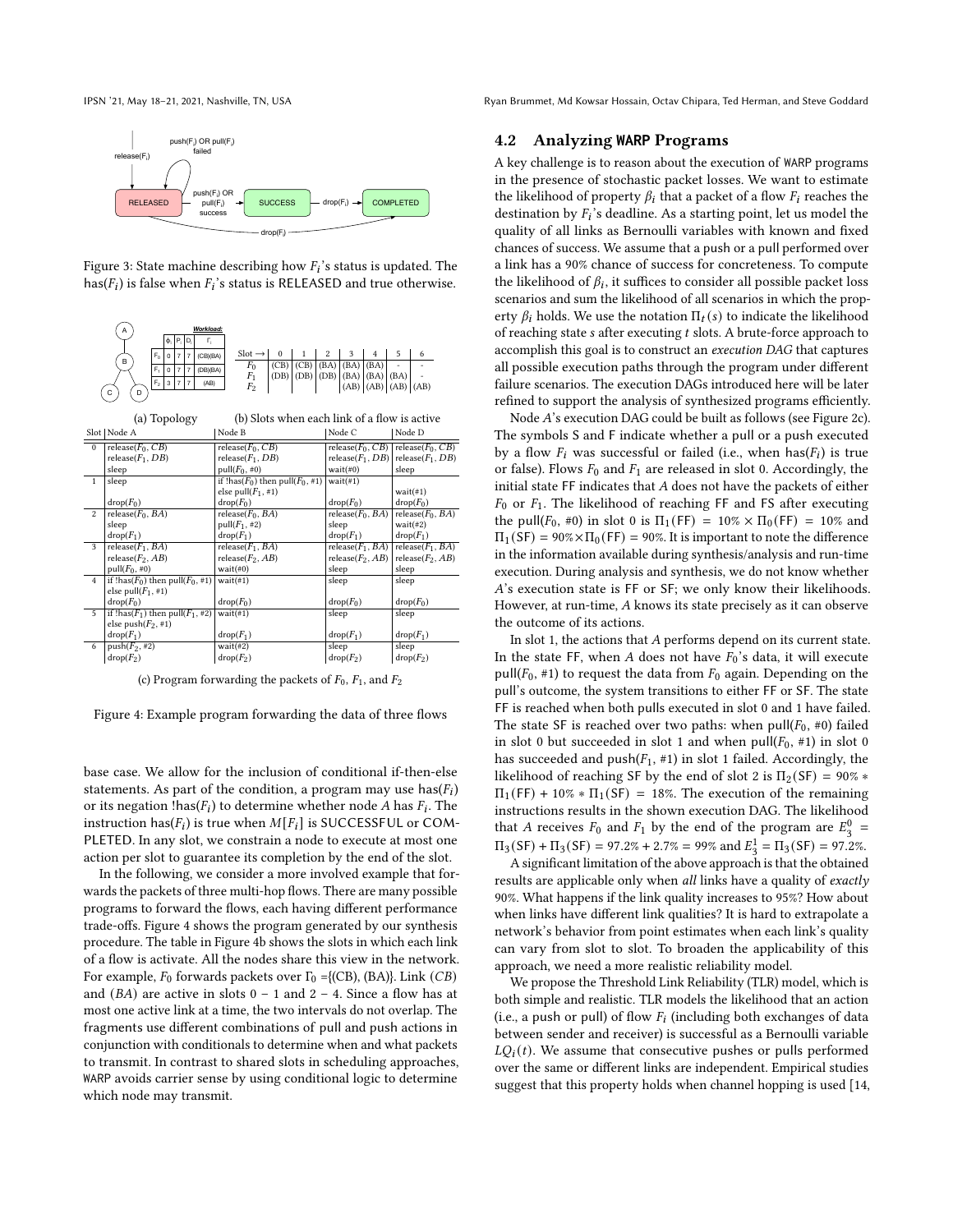<span id="page-6-2"></span>WARP: On-the-fly Program Synthesis for Agile, Real-time, and Reliable Wireless Networks IPSN '21, May 18-21, 2021, Nashville, TN, USA



Figure 5: Data plane components

[17\]](#page-13-15). TLR has only one parameter – the minimum PDR  $m$ , which lower bounds the values of  $LQ_i(t)$  such that  $m \leq LQ_i(t)$   $\forall i \in \mathcal{F}, t \in$  $N.$  A strength of TLR is that aside from the lower bound  $m$  on link quality, we make no assumptions regarding how the quality of a link varies from slot to slot. This characteristic makes TLR widely applicable and may be integrated with the current practices for deploying IIoT wireless networks. For example, Emerson engineers suggest that WirelessHART networks should be deployed to provide a minimum PDR between  $60-70\%$  [\[19\]](#page-13-5). Thus, we set *m* to 70%.

The problem of ensuring that the likelihood of a flow's  $F_i$  packets are delivered to the destination over multiple hops before  $F_i$ 's deadline exceeds the probability target  $T_i$  can be mapped onto single-hop requirements. Let  $L_i$  be a lower bound on the likelihood that  $F_i$  is delivered at each hop. Then, the likelihood of delivering the packet end-to-end must be at least  $\Pi_{h=0}^{num-hops(F_i)}$ num-hops( $F_i$ )  $L_i = L_i^{\text{num-hops}(F_i)}$ , where num-hops( $F_i$ ) is the number of hops on  $F_i$ 's route. Therefore, if at each hop a flow's packet is delivered with a likelihood of at least  $L_i = T_i^{\frac{1}{\text{num-hops}(F_i)}}$ , then the end-to-end requirement is also met. Accordingly, we will refer to  $L_i$  as the local reliability target. We will show that when the structure of programs is appropriately constrained (as described in Section [4.3\)](#page-6-1), a flow's local reliability estimated using execution DAGs with  $LQ_l = m$  is a safe lower bound on the flow's reliability when  $LQ_l \ge m$ . WARP relies on execution DAGs to determine the states that programs may reach due to packet losses, optimize the synthesized programs across multiple execution paths, and ensure that the real-time and reliability constraints are met.

## <span id="page-6-1"></span>4.3 Synthesizing **WARP** Programs

WARP improves a network's throughput by enabling the transmissions of multiple flows to share the same entry. The synthesis procedure is modeled as a sequential decision problem that involves an estimator and a generator (see Figure [5\)](#page-6-2). In a slot  $t$ , the generator emits a partial fragment per node that specifies the release and action blocks that the node will execute. The generator ensures that regardless of the possible execution paths that a program may take due to packet losses, its actions satisfy the transmission, channel, and forwarding constraints (see Section [3\)](#page-2-0). Next, the estimator updates the execution DAG of each node to account for the generated partial fragment. The estimator ensures that the real-time and reliability constraint is satisfied by evaluating when a node program includes sufficient pushes or pulls to deliver a flow's packets over its active link with a likelihood higher than its local probability target. When this occurs, the generator emits a drop block that

includes a drop for each flow that meets its local probability target. The complete fragment including the release, action, and drop blocks are then executed at run-time consistent with the semantics described in Section [4.1.](#page-3-0)

Before considering the generator's and estimator's details, let us introduce a heuristic that will be used during synthesis. We categorize flows as upstream or downstream depending on whether they forward data to or from the base station, respectively. During synthesis, we will use pulls for the transmissions of upstream flows and pushes for the transmissions of downstream flows. To build an intuition behind this heuristic, consider multiple upstream flows forwarding data towards the base station. An intermediary node in the routing tree may have several children with data to be forwarded in their queues about the same time. The intermediary node may coordinate data collection from those children using pulls since it can observe whether it has received a child's data successfully. Multiple slots are allocated and shared by the children to forward their data. Notably, over different execution paths, the children may use different numbers of retransmissions, but sufficient slots are allocated to guarantee that the likelihood that children forward their packets exceeds the local target. The opposite scenario occurs for downstream flows where an intermediary has multiple packets for its children and coordinates their transmission using pushes. We remind the reader that a push's coordinator is the sender, whereas a pull's coordinator is the receiver.

<span id="page-6-0"></span>4.3.1 Generator. The generator enforces the invariant that once a flow starts its execution, it cannot be preempted (by another flow). The generator distinguishes between two types of flows. A flow is  $ready$  if it is released, but it has not begun execution yet. Once the flow begins execution, it is considered to be executing. The generator maintains a global ready queue that includes the ready flows and an exec queue per node that include the node's executing flows. The ready queue is ordered by the priority of flows. In a slot  $t$ , the queues are updated as follows:

- A flow  $F_i$  is released when  $mod(t \phi_i, P_i) = 0$ , and it is added to the ready queue. The first link of the flow becomes active and considered for potential execution.
- The generator considers each flow  $F_i$  in the ready priority queue and adds  $F_i$  to the exec queue of its coordinator if it does not conflict with any of the other flows that are already executing.
- The estimator is queried to obtain a lower-bound on the likelihood that  $F_i$  has been forwarded to its next hop. If the lowerbound exceeds the local probability target, then  $\overline{F}_i$  is completed and removed from exec. If  $F_i$  has not reached its destination, then the next link is activated and  $F_i$  is added to the ready queue. If  $F_i$ 's deadline is reached before its packets reach the destination, then the synthesis procedure fails and returns an error. This case can be avoided by running admission control (see Section [4.4\)](#page-8-0).

To check for transmission conflicts, each node maintains a conflict-list that includes a list of nodes whose activities it will coordinate<sup>[2](#page-6-3)</sup>. Consider a flow  $F_i$  that has an active link  $AB$  where  $A$  is the coordinator and  $B$  the follower. The flow  $F_i$  may be added without conflict to  $A$ 's exec queue when  $A$  is not in the conflict-list of any other node in  $N \setminus \{A\}$  and *B* is not in the conflict-list of any other node

<span id="page-6-3"></span><sup>&</sup>lt;sup>2</sup>Note that the conflict-list may include a node multiple times.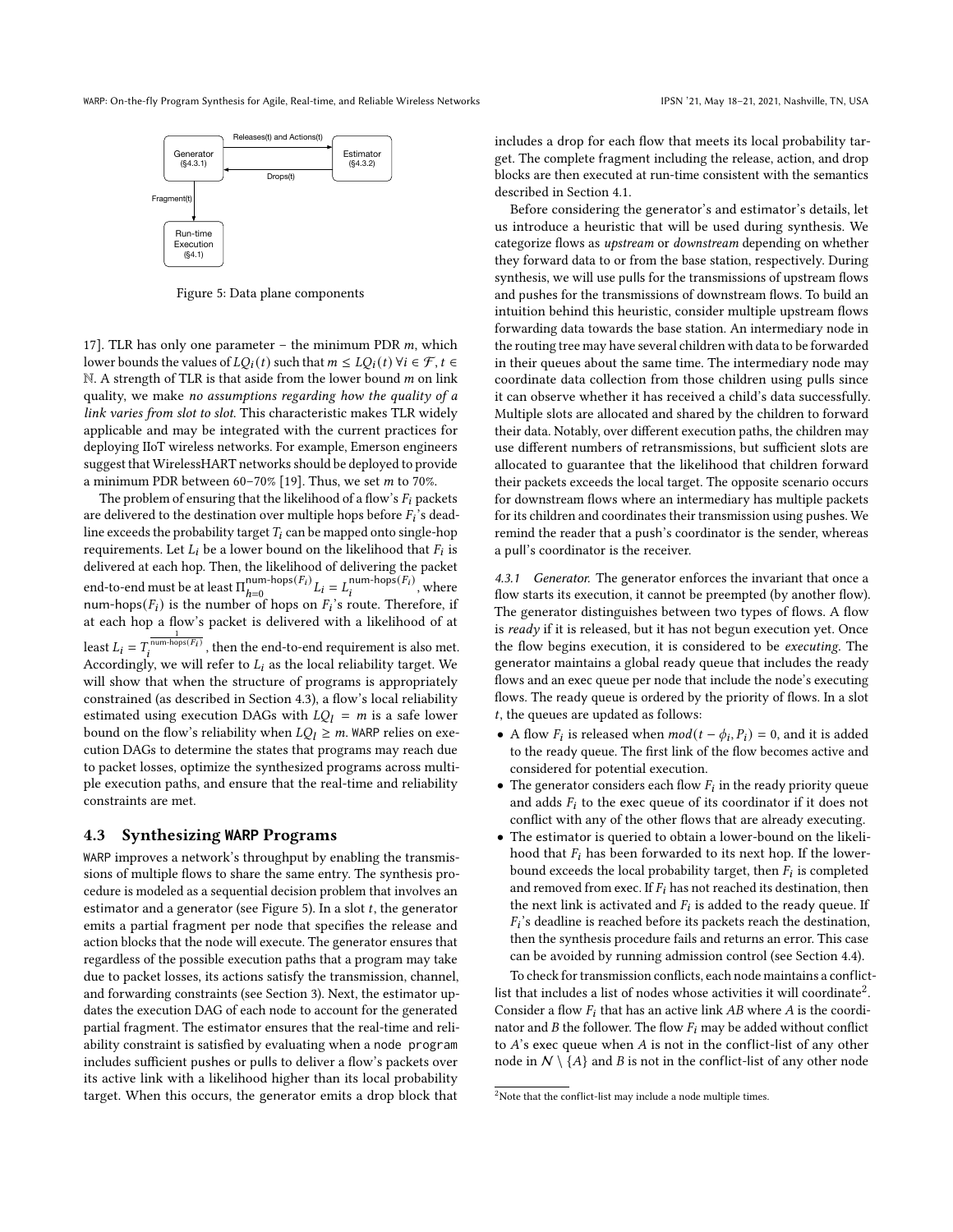in  $\mathcal{N} \setminus \{A, B\}$ . In this is the case,  $F_i$  is added to  $A$ 's exec queue and  $B$ is added to  $A$ 's conflict-list. When a flow  $F_i$  completes its execution, B is removed from its conflict-list. By choosing appropriate data structures, we can construct a generator that runs in  $O(|\mathcal{F}|)$ .

The generator produces the next fragment of a node program based on the node's exec queue. A fragment includes a release block, an action block, and a drop block. The release block includes all the flows that have been released in the current slot. The drop block includes all flows that the estimator determined to have met their local probability target. Note that since release and drop are global events, they are included in all nodes' fragments, so they have a consistent view of when flows are released and dropped. If the exec queue is empty, an action block that includes a single sleep is generated. When there is a single flow in exec, either a push or a pull is generated depending on whether the flow is downstream or upstream, respectively. The action will use a channel that is assigned by the coordinator. Each coordinator maintains a counter that is initialized with a common random number and is incremented each time it executes a push or a pull. The assigned channel is the modulus of the counter and the maximum number of channels. When exec has two or more flows, the action block is a sequence of if-statements that enforce the invariant: a flow with index  $k$  in the exec queue will be executed only if all flows with index  $k' < k$ have been successful. For example, the action fragment associated with exec =  $[F_0, F_1, F_2]$  is shown on top of Figure [6.](#page-7-1) In this case, push( $F_0$ , #0) is executed only if has( $F_0$ ) is false. The pull( $F_1$ , #0) is executed only if has( $F_0$ ) is true and has( $F_1$ ) is false consistent with servicing  $F_1$  only if  $F_0$  is successful. Finally, pull( $F_2$ , #0) is executed only if  $F_0$  and  $F_1$  have been successful.

<span id="page-7-0"></span>4.3.2 Estimator. The estimator computes lower bounds on the likelihood that a flow delivered its packet over the currently active link. An arbitrary node  $A$  runs an estimator that includes  $N$  execution DAGs, each execution DAG tracking a node's state. In each slot, the generator provides the estimator  $N$  fragments (one fragment per node), specifying the actions each node will execute in that slot. Node A updates a node's execution DAG based on that node's fragment. Each execution DAG is updated independently and identically and, in the following, we will focus on how an arbitrary execution DAG is updated. The execution DAG can be thought of as a Markov Chain (MC) that unfolds over time as instructions are executed. However, unlike traditional MCs, the number of states grows and shrinks as flows start and complete their execution.

The estimator interprets a fragment in three stages consistent with the structure of a fragment that has a release block, an action block, and a drop block. Accordingly, we group the states of the execution DAG into stages corresponding to the states obtained after interpreting the releases, actions, and drops. We use the ordered tuples  $(t, R)$ ,  $(t, A)$ ,  $(t, D)$  to refer to the stage after interpreting each block of the fragment in slot  $t$ . Each stage will be interpreted as the matrix product between the current state  $\Pi_{t,PC}$ (where  $PC \in \{R, A, D\}$ ) and a transition matrix that encodes the block's semantics. The size of the vector  $\Pi_{t,PC}$  is the number of instances in the exec queue in slot *t*. The element  $\Pi_{t,PC}[F_i]$  is  $F_i$ 's status and the result of has( $F_i$ ) (see Figure [3\)](#page-5-1).

Consider the case when exec =  ${F_0, F_1, F_2}$ . Since the generator enforces the invariant that a flow  $F_i$  cannot be executed until all

IPSN '21, May 18–21, 2021, Nashville, TN, USA Ryan Brummet, Md Kowsar Hossain, Octav Chipara, Ted Herman, and Steve Goddard

<span id="page-7-1"></span>

Figure 6: The fragment executed includes a release, an action-block, and a drop shown at the top of the figure. The bottom of the figure includes the execution DAG where boxes represent the states and the lines the transitions. States in the same column are in the same stage with the index shown below in bold green font.

flows that have started their execution before  $F_i$  are successful, the possible states are FFF, SFF, SSF, SSS. In general, the states of a stage can be represented as strings given by the regular expression  $S^k \overline{F}^{e-k}$ , where  $S^k$  is a sequence of k successes, and  $F^{e-k}$  is a sequence of  $e - k$  failures, where  $e$  is the maximum number of states in the stage. The maximum number of states in a stage  $e$  can be related to exec queue's size:  $e = |e \text{sec}| + 1$ . In the above example, there are three flows and four associated states.

To illustrate how the execution DAG is managed, let us consider the execution of the fragment shown in Figure [6.](#page-7-1) The example starts in an arbitrary slot  $t - 1$  when exec ={ $F_0$ ,  $F_1$ }. The possible states of the stage are FF, SF, and SS. We assume that the initial likelihood is  $\Pi_{t,D} = [0.1, 0.9, 0]$ . We will describe the actions as transitions between a current and a next stage in the execution DAG.

The first instruction in the fragment is release( $F_2$ , AB).  $F_2$  is added to the end of the exec queue, and its current status is failure (F) since it was just released. A release can be interpreted as string concatenation, where each state in the current stage is considered and a next state is created by appending a F to the end the string to account for  $F_2$ 's initial state. An additional state is added to the next stage to account for the case when all flows are successful. In our example, the states after executing release are FFF, SFF, SSF, and SSS. Since the status of  $F_2$  is failure the likelihood of the next states is:  $\Pi_{t,R}$ (FFF) =  $\Pi_{t-1,D}$ (FF) = 0.1,  $\Pi_{t,R}$ (SFF) =  $\Pi_{t-1,D}$ (SF) = 0.9, and  $\Pi_{t,R}(SSF) = \Pi_{t-1,D}(SS) = 0$ . These equations can be expressed as the product of  $\Pi_{t,D}$  and a release matrix  $R$ :

\n
$$
\text{FFF} \quad \text{SFF} \quad \text{SSF} \quad \text{SSS} \\
\Pi_{t,A} = \Pi_{t,D} \times \begin{pmatrix} 1 & 0 & 0 & 0 \\ 0 & 1 & 0 & 0 \\ 0 & 0 & 1 & 0 \end{pmatrix} \quad\n \begin{aligned}\n \text{FF} \\
\text{SF} \\
\text{SF} \\
\text{FS} \\
\text{FS} \\
\text{FS} \\
\text{FS} \\
\text{FS} \\
\text{FS} \\
\text{FS} \\
\text{FS} \\
\text{FS} \\
\text{FS} \\
\text{FS} \\
\text{FS} \\
\text{FS} \\
\text{FS} \\
\text{FS} \\
\text{FS} \\
\text{FS} \\
\text{FS} \\
\text{FS} \\
\text{FS} \\
\text{FS} \\
\text{FS} \\
\text{FS} \\
\text{FS} \\
\text{FS} \\
\text{FS} \\
\text{FS} \\
\text{FS} \\
\text{FS} \\
\text{FS} \\
\text{FS} \\
\text{FS} \\
\text{FS} \\
\text{FS} \\
\text{FS} \\
\text{FS} \\
\text{FS} \\
\text{FS} \\
\text{FS} \\
\text{FS} \\
\text{FS} \\
\text{FS} \\
\text{FS} \\
\text{FS} \\
\text{FS} \\
\text{FS} \\
\text{FS} \\
\text{FS} \\
\text{FS} \\
\text{FS} \\
\text{FS} \\
\text{FS} \\
\text{FS} \\
\text{FS} \\
\text{FS} \\
\text{FS} \\
\text{FS} \\
\text{FS} \\
\text{FS} \\
\text{FS} \\
\text{FS} \\
\text{FS} \\
\text{FS} \\
\text{FS} \\
\text{FS} \\
\text{FS} \\
\text{FS} \\
\text{FS} \\
\text{FS} \\
\text{FS} \\
\text{FS} \\
\text{FS} \\
\text{FS} \\
\text{FS} \\
\text{FS} \\
\text{FS} \\
\text{FS} \\
\text{FS} \\
\text{FS} \\
\text{FS} \\
\text{FS} \\
\text{FS} \\
\text{FS} \\
\text{FS} \\
\text{FS} \\
\text{FS} \\
\text{FS} \\
\text{FS} \\
\text{FS} \\
\text{FS} \\
\text{FS} \\
\text{FS} \\
\text{FS} \\
\text{FS} \\
\text{FS} \\
\text{FS} \\
\text{FS} \\
\text{FS} \\
\text{FS} \\
\text{FS} \\
\text{FS} \\
\text{FS} \\
\text{FS} \\
\text{FS}
$$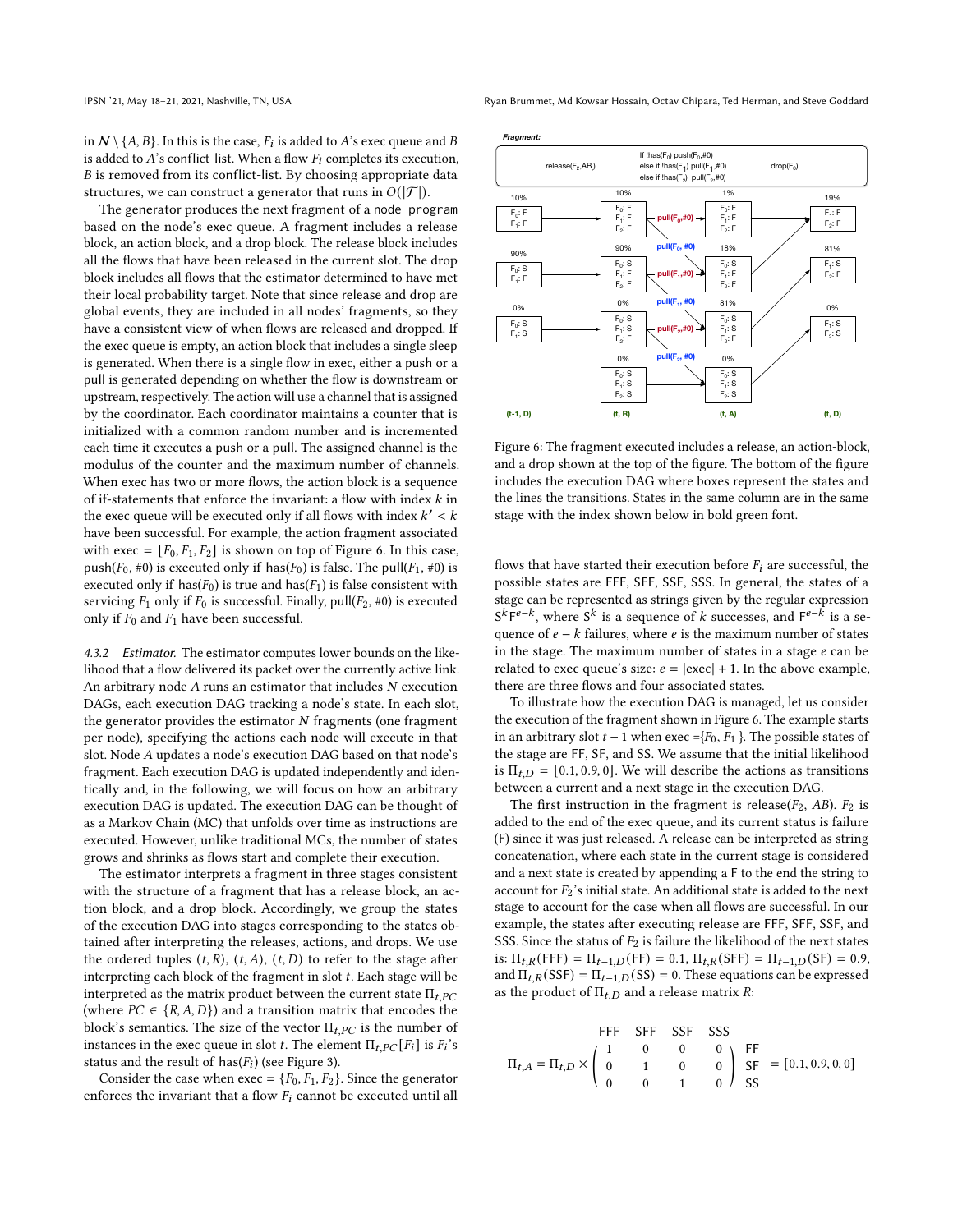In general, a release is interpreted as the product of the current state and a release matrix R of size  $e \times (e+1)$ . All rows r of a release matrix *R* have a single non-zero entry  $R[r, r] = 1$  for  $0 \le r < e$ .

Next, we consider the action block of the fragment and generate a transition matrix A that accounts for the entire block's execution. Let  $LQ_t$  be the chance that the packets associated with the selected action are transmitted successfully.  $LQ_t$  is 90% in our example. Flow  $F_0$  is executed only in state FFF since it is the only state in which !has( $F_0$ ) is true. If the action fails, the system remains in the same with the likelihood  $1 - LQ_t$ ; otherwise, it transitions to the state SFF with likelihood  $LQ_t$ . Flow  $F_1$  is executed only in state SFF when has( $F_0$ ) is false (i.e.,  $F_0$ 's status is success) and !has( $F_1$ ) is false. Upon its execution, the system transitions to state SFF with likelihood  $1 - LQ_t$  and transitions to state SSF with likelihood  $LQ_t$ . Similarly,  $F_2$  is executed in state SSF, causing the system to remain in state SSF with likelihood  $1 - LQ_t$  or transition to SSS with likelihood  $LQ_t$ . Finally, no flow is executed in state SSS and the system remains in this state with a likelihood of 1. The execution of the actions can be accounted for according to the following matrix multiplication:

\n
$$
\Pi_{t,D} = \Pi_{t,R} \times \begin{pmatrix}\n \text{FFF} & \text{SFF} & \text{SSF} & \text{SSS} \\
1 - LQ_t & LQ_t & 0 & 0 \\
0 & 1 - LQ_t & LQ_t & 0 \\
0 & 0 & 1 - LQ_t & LQ_t \\
0 & 0 & 0 & 1\n \end{pmatrix}\n \begin{matrix}\n \text{FFF} & \text{SFF} & \text{SSE} \\
\text{FFF} & 0 & 0 \\
\text{SFF} & 0 & 0 \\
0 & 0 & 0 & 1\n \end{matrix}
$$
\n

$$
= [0.01, 0.18, 0.81, 0]
$$

In general, the actions block can be represented as a matrix  $A$  of size  $e \times e$ . All rows  $r$  such that  $r < e - 1$  have two non-zero entries:  $A[r, r] = 1 - m$  and  $A[r, r + 1] = m$ . The last row has all elements zero except the last column, which is 1.

A drop( $F_0$ ) indicates that  $F_0$  has finished executing and is located at the head of the exec queue. Similar to the release instruction, the drop can also be treated as a string operation that considers each state and generates a new state by removing the left-most character. This results in the first two states having the same suffix and their likelihoods are added when generating the single combined new state. In our example, removing the first character of maps states FFF and FSS on the same state FF. Thus,  $\Pi_{t,D}(FF) = \Pi_{t,A}(FFF) +$  $\Pi_{t,A}$ (SFF). For the rest of the states,  $\Pi_{t,D}$ (SF) =  $\Pi_{t,A}$ (SSF) and  $\Pi_{t,D}$ (SS) =  $\Pi_{t,A}$ (SSS). These equations can be specified as the following matrix product:

FF SF SS  
\n
$$
\Pi_{t,R} = \Pi_{t,D} \times \begin{pmatrix} 1 & 0 & 0 \\ 1 & 0 & 0 \\ 0 & 1 & 0 \\ 0 & 0 & 1 \end{pmatrix} \begin{matrix} FFF \\ SFF \\ SSF \\ SSS \end{matrix} = [0.19, 0.81, 0]
$$

In general, interpreting a drop involves multiplying the current state with a matrix  $D$ . Each row of  $D$  has a single non-zero entry that is one. The first row the non-zero entry is  $D[1, 1] = 1$  and in the remaining rows  $r (1 \le r < e)$  the non-zero entry is  $D[r, r - 1] = 1$ .

Let  $E_t^i$  be the likelihood that flow  $F_i$  forwarded its packets by slot  $t$ . The local reliability of a flow  $F_i$  may then computed as the sum of all the states where the flow was successful. In our example,  $E_t^0 = \Pi_{t,A}[\text{SFF}] + \Pi_{t,A}[\text{SSF}] + \Pi_{t,A}[\text{SSS}] = 0.99.$ 

The TLR model allows the quality of links to vary from slot to slot arbitrarily as long as it exceeds a minimum link quality *m*. The reliability of a flow  $F_i$  is a function  $E_t^i(LQ_0, LQ_1, \ldots LQ_t)$ that depends on the  $LQ_t$ , which is likelihood that the the pull or push in slot *t* succeeds. We claim that a lower bound  $\hat{E}_t^i(m)$  may be computed by setting  $LQ_t$  equal to the *m* in all matrices A that encode action blocks:

$$
\hat{E}_t^i(m) = E_i^t(LQ_0 = m, LQ_1 = m, \dots LQ_t = m) \le E_i^t(LQ_0, LQ_1, \dots LQ_t)
$$

THEOREM 4.1. Consider a node A and a set of flows  $\mathcal{F}_A$  =  ${F_0, F_1, .. F_M}$  such that A is as either a source or a destination of the  $F_i$ 's active link ( $F_i \in \mathcal{F}_A$ ). Let  $LQ_t$  be the likelihood that the push or pull performed in slot t succeeds such that  $m \leq LQ_t \leq 1$  for all slots t  $(t \in \mathbb{N})$  The local reliability  $E_t^i(LQ_0, LQ_1, \ldots LQ_t)$  that  $F_i$ 's packets are delivered over its active link is lower-bounded by  $\hat{E}_t^i(m)$ .

PROOF. Due to space limits, the proof is included in [\[5\]](#page-12-7).  $\Box$ 

Due to the structure of the synthesized code, the execution DAGs can be managed very efficiently. The number of states in the execution DAG is |exec| + 1, each state requiring one floating-point per state. To control the storage and computational requirements, we have modified the generator to move an instance from the ready to the exec queue only if the exec queue's size is below a threshold. Experiments show that setting this threshold to four entries provides significant performance gains while introducing a small memory and computational overhead. Specifically, we require that a device maintain  $5 \times N$  floating-points. A potential challenge with implementing the execution DAG using matrix multiplication is that floating-point operations tend to be slow or unsupported on embedded devices. Our implementation avoids matrix multiplication altogether and further reduces memory usage by converting multiplications into table look-ups. We divide the interval [0, 1] of potential values into a small number of intervals. Since the transition matrix only depends on the parameter  $m$  of TLR, we cache the results of multiplying each interval with  $m$ . Our experiments indicate that caching a small number of values provides a good approximation of a flow's reliability.

### <span id="page-8-0"></span>4.4 Control Plane

WARP uses a control plane similar to REACT's [\[15\]](#page-13-6) and, in the following, we will primarily highlight those differences. The unique aspect of WARP is that it does not disseminate programs. Instead, WARP disseminates the workload and topology changes, and nodes independently reconstruct a shared schedule. A workload change is initiated either by the network operator or by a node within the network, sending a request to the base station to add, remove, or modify a flow. A topology change is detected by the network manager based on the periodic health reports provided by nodes. In either case, WARP runs admission control to ensure that a feasible program may be generated. If a program is not synthesized successfully, then rate control techniques are applied to reduce the workload. Due to the efficiency of our synthesis procedure, the overhead of doing so is minimal. If a program is synthesized, then WARP disseminates the topology and workload changes to all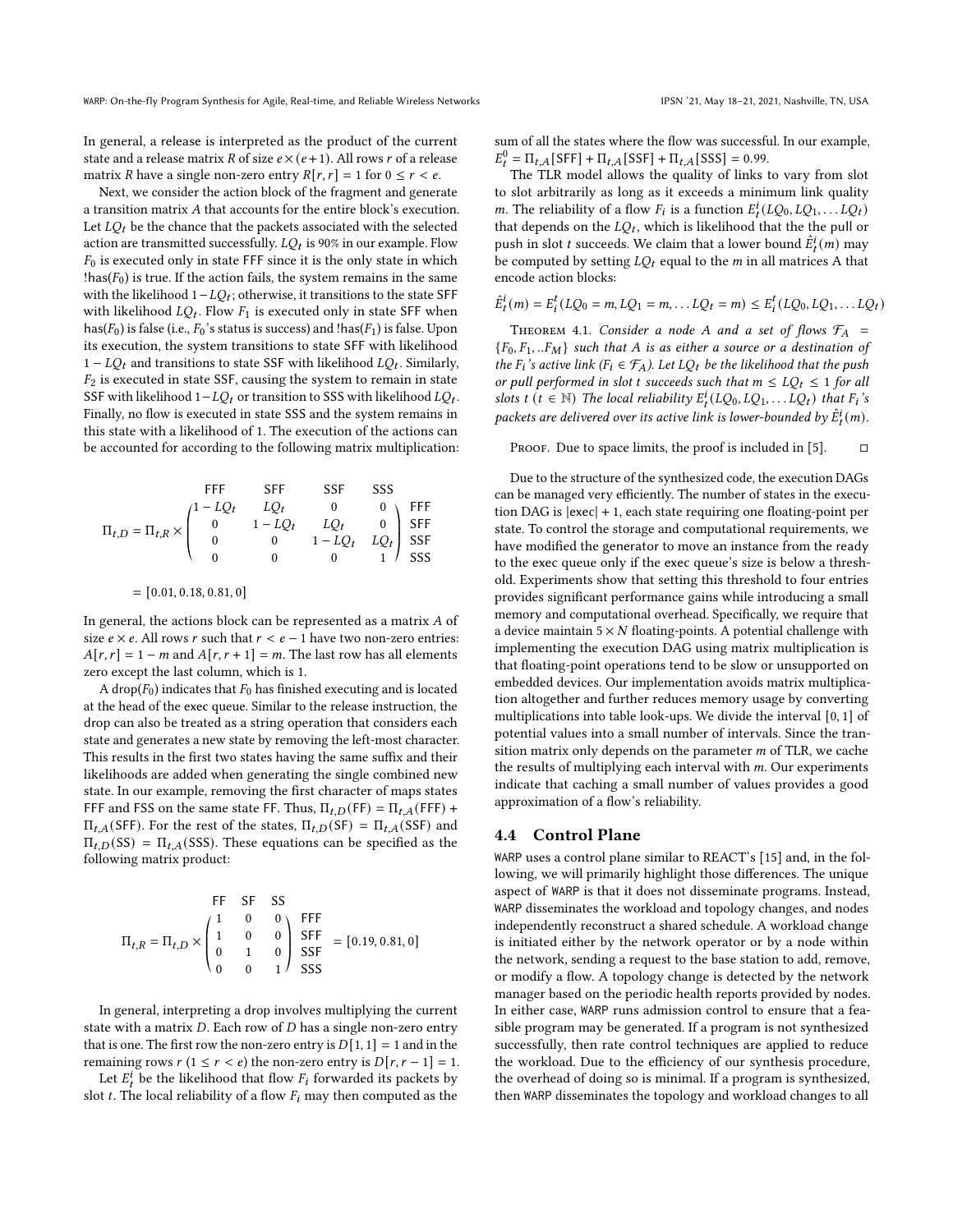nodes which then synthesize the program. We use a broadcast tree mechanism proposed in REACT to disseminate the topology and/or workload changes.

Changes in workload and topology may be encoded and disseminated efficiently. The addition of a new flow requires disseminating its associated parameters: a flow identifier, phase, period, deadline, priority, and route. There are a small number of classes in most applications, each class having its temporal parameters and priority level. Accordingly, we can avoid disseminating the temporal and priority of a flow and simply disseminating the class's identifier for the flow. Similarly, rather than disseminating a route, it suffices to use a route identifier that refers to a route in the table maintained by the node. Accordingly, to add a flow, it suffices to transmit a total of 4 bytes – 2 for the identifier, 1 for the flow class, and 1 for the route identifier. A command to remove the flow only requires passing the identifier of the flow to be removed. Changes to the routing information can also be encoded efficiently. The operations that are allowed on the routing table is to add, duplicate, modify, or delete routes. A common case is for a link to change, requiring several routes to be modified. WARP handles this use case using a modify command that treats each route as a string and performs a search and replace operation. The key behind this approach's efficiency is that the operation is applied to all routes in the table.

## 5 EXPERIMENTS

Our experiments answer the following questions:

- Does WARP improve the throughput in typical IIoT workloads?
- Can WARP run on resource-constrained embedded devices?
- How agile is WARP's control plane to workload changes?
- Can WARP satisfy the real-time and reliability constraints and adapt to fluctuations in link quality?

We compare WARP against three baselines: CLLF, REACT, and Recorp. CLLF is a heuristic approach to building near-optimal schedules [\[23\]](#page-13-10). REACT improves the agility of control planes by constraining the construction of schedules such that they are easier to update in response to workload and topology changes. In response to a workload change, CLLF and REACT disseminate only the differences between the current and updated schedules. Recorp uses an SMT solver to constructs policies that can share slots across multiple flows. However, Recorp can take as long as a minute to construct policies and uses a centralized control plane. We considered two versions of WARP— WARP and WARP\*. WARP's estimator uses matrix operations while WARP\* converts matrix operations to table lookups to avoid floating-point operations. WARP\*'s lookup table is configured to use 527 bytes to balance memory usage and performance. As the lookup table's size increases, the difference in the performance of WARP and WARP\* decreases.

We set  $m = 70\%$ , as suggested by Emerson's guide to deploying WirelessHART networks. In simulations, we set the probability of a successful transmission to equal  $m$ . The number of transmissions for all protocols is set to achieve 99% end-to-end reliability for all flows. Each experiment considers a different workload. However, a flow's period and deadline are equal, and its phase is zero in all workloads. Except for CLLF, which uses a heuristic to assign priorities, flow priorities are assigned such that flows with shorter deadlines have

higher priority. Additionally, flows with longer routes have a higher priority and remaining ties are broken arbitrarily.

We quantified the performance of protocols using total throughput, synthesis time, control overhead, and consensus time. The total throughput is the maximum number of packets per second that flows can deliver without missing the real-time or reliability constraints. Synthesis time is the amount of time needed to synthesize programs or construct schedules. The control plane's agility is quantified by the number of bytes used for control overhead and the consensus time until all nodes update the program or schedule in response to a workload change.

#### 5.1 Simulations

We have performed simulations on two real topologies: the Indriya topology which includes 85 nodes and has a 6-hop diameter (Indriya topology) [\[9\]](#page-12-8), and the Washington Universtiy in St. Louis topology which includes includes 41 nodes and has a 6-hop diameter (WashU topology) [\[1\]](#page-12-9). The simulations use 802.15.4 with 16 channels.

To provide a comprehensive comparison between protocols, we considered three typical workloads under a multihop topology: data collection, data dissemination, and a mix of data collection and dissemination. The results presented are obtained from 100 simulation runs per workload type. In all runs, the base station is selected as the closest node to the topology center. In each run, 50 flows are created with the following constraints:

- Data Collection (COL): Sources are selected randomly with the base station as the destination.
- Data Dissemination (DIS): The base station is the source, and destinations are randomly selected.
- Data Collection and Dissemination (MIX): Each flow is randomly selected to use either COL or DIS.

Each flow is randomly assigned to one of three classes whose periods and deadlines maintain a 1:2:5 ratio. Accordingly, if Class 1 is assigned a period of 100  $ms$ , then Class 2 is assigned 200  $ms$ , and Class 3 500  $ms$ . We call the period of Class 1 the base period. In each run, the base period is decreased until a deadline is missed. The following results are obtained for the smallest base period for which all flows met their deadlines.

Flow throughput: Figures [7a](#page-10-0) and [7b](#page-10-0) plot the total throughput of each protocol under the considered workload type for the two topologies. We observed the same trend in both topologies: CLLF and REACT have significantly lower throughput than Recorp, WARP, and WARP\*. REACT has a slightly lower median throughput than CLLF because its gap-induced algorithm forces all instances of a flow to have the same repeating pattern of transmissions. The clear winners are Recorp, WARP, and WARP\*, because they can share entries across multiple flows, significantly improving the supported throughput. However, Recorp's performance varies significantly across different workload types. WARP improves upon Recorp's median throughput across all scenarios, with notable improvements for the DIS and MIX scenarios. In the Indriya topology for MIX workloads, WARP supports a medium total throughput of 55.4 packets per second compared to Recorp's 37.5 packets per second, representing a 47.68% improvement in throughput over Recorp. A slightly larger improvement of 52% is observed for the DIS workload in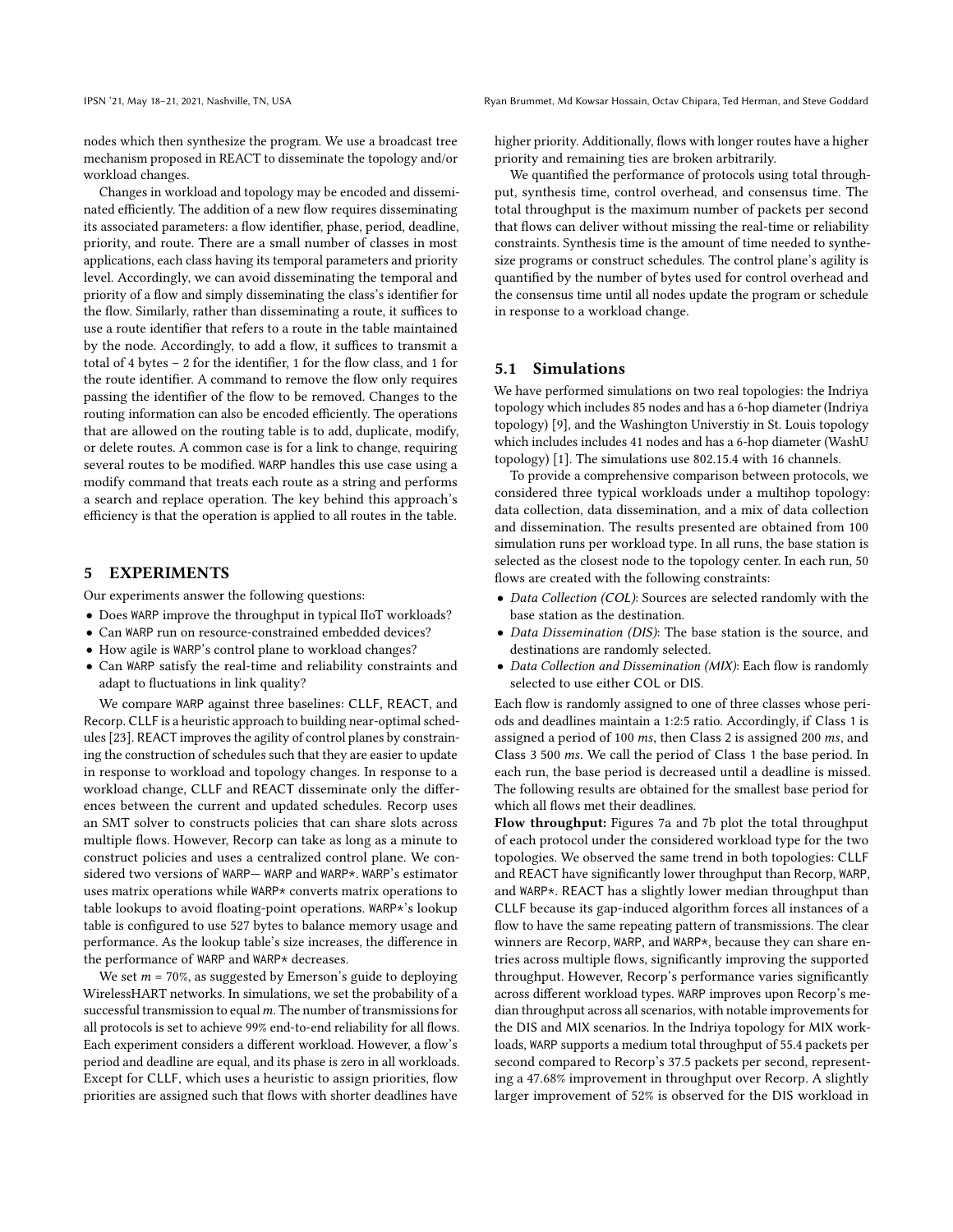<span id="page-10-0"></span>

(b) WashU topology: Total throughput

Figure 7: Simulation results

<span id="page-10-1"></span>

| Protocol     | Median synthesis time | Range synthesis time    |  |  |  |
|--------------|-----------------------|-------------------------|--|--|--|
| <b>CLLF</b>  | 9.688 seconds         | $7.08 - 14.47$ seconds  |  |  |  |
| <b>REACT</b> | 0.18 seconds          | $0.09 - 0.27$ seconds   |  |  |  |
| Recorp       | 33.67 seconds         | $23.88 - 63.59$ seconds |  |  |  |
| WARP         | 0.687 seconds         | $0.35 - 1.25$ seconds   |  |  |  |
| WARP*        | $0.05$ seconds        | $0.02 - 0.08$ seconds   |  |  |  |
| ____         |                       |                         |  |  |  |

Table 2: Synthesis time

the same topology. WARP also provides approximately 2.6-times improvement over scheduling approaches. One factor contributing to these improvements is that WARP uses programs that include both pushes and pulls, whereas Recorp can only use pulls. Additionally, our heuristic to use pulls for downstream flows and pulls for upstream flows is effective in both collection, dissemination, and mixed workloads. WARP\* has worse performance than WARP due to its table lookup mechanism. However, it remains competitive relative to WARP across all workloads. While the specific numbers differ between the two topologies, the conclusion remains the same: WARP consistently improves the throughput by as much as 2.6 times over scheduling approaches and as much as 50% over Recorp.

Synthesis Time: Table [2](#page-10-1) shows the synthesis and scheduling times to build a complete schedule/program for each approach obtained for the MIX workload on Indriya topology. The simulations

<span id="page-10-2"></span>

Figure 8: On-the-fly synthesis time

and synthesis is carried out on a 40-core Intel Xeon(R) CPU E5- 2660 running at 2.60GHz and equipped with 128 GB RAM. Recorp uses a heavy-weight SMT-solver to build policies having a median and maximum synthesis time of 33.67 s and 63.59 s, respectively. CLLF has a median synthesis time of 9.688 seconds, while REACT is the most efficient scheduler with a median synthesis time of 0.18 seconds. WARP's synthesis is highly efficient: WARP can synthesize complete programs in less time than CLLF can construct schedules. WARP\* reduces the synthesis time by more than a factor of 10 over WARP, making it the fastest across the considered protocols. We will later show how long it takes WARP\* to synthesize a single fragment in a slot on TelosB and DWM1001 devices. Therefore, WARP's synthesis procedure not only provides significant performance improvements, but it is also efficient.

#### 5.2 Testbed Results

We evaluated WARP\*, REACT, and CLLF on the three-hop, 16 node topology deployed at the University of Iowa using TelosB and the Decawave DWM1001. We did not evaluate Recorp on the testbed due to its long synthesis time and centralized control plane, which hinder its applicability to practical IIoT. DWM1001 radios use the 802.15.4a physical layer and support a maximum data rate of 6.8 Mbps, while TelosB uses 802.15.4 and supports the maximum data rate of 250 kbps. In all experiments, each device is configured to use its maximum data rate. TelosB and DWM1001 use packets of 38 bytes and 127 bytes, respectively. We used channels 15, 20, 25, and 26 for TelosB devices and channels 1, 3, and 5 with a pulse rate frequency of 16MHz on the DWM1001 devices. The WARP\* implementations on TelosB runs on Contiki and the one on DWM1001 on FreeRTOS. The feasibility experiment is performed on both platforms, while the rest use only the DWM1001 devices.

<span id="page-10-3"></span>

|               | <b>TelosB</b>          | <b>DWM1001</b>           |
|---------------|------------------------|--------------------------|
| Lookup tables | 527 bytes              | 527 bytes                |
| Topology      | 240 bytes              | 325 bytes                |
| generator +   | 500 bytes for 50 flows | 4080 bytes for 240 flows |
| estimator     | (10 bytes per flow)    | (17 bytes per flow)      |

Table 3: Memory usage on TelosB and DWM1001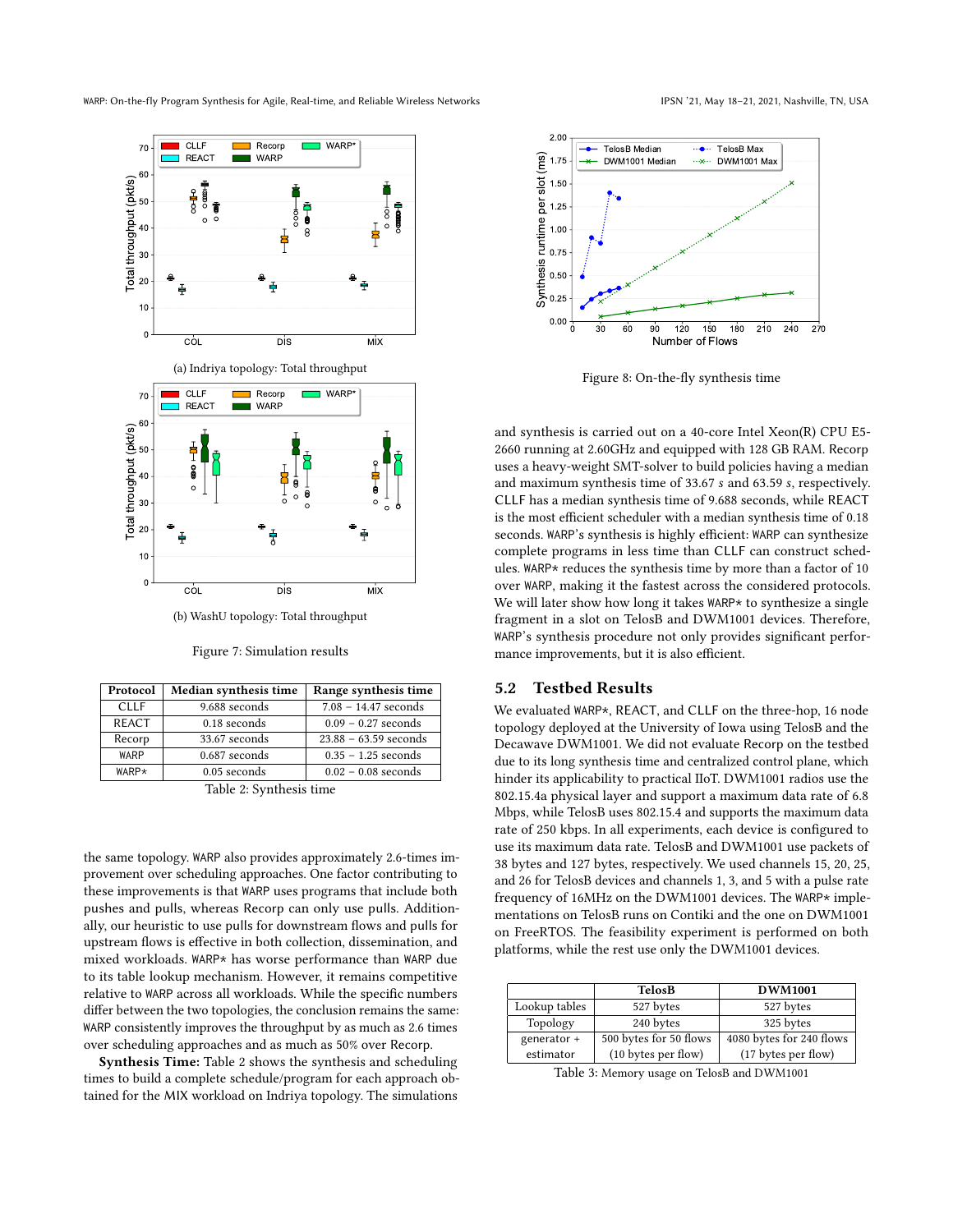

(b) Representative trace of update time (s)

Figure 9: Adaption to workload change

Feasibility: We first consider the question of whether WARP\* can synthesize and execute fragments on resource-constrained devices within 10 ms. Towards this end, we constructed MIX workloads by adding an increasing number of flows and running each workload for 10 minutes on the device. The period of all flows is 5 . We measured the time to synthesize and execute a fragment as the number of added flows increased (see Figure [8\)](#page-10-2). The experiment is stopped when we ran out of memory due to queuing many packets. The memory usage of our implementation on the two devices at their maximum number of supported flows is shown in Table [3.](#page-10-3) To our surprise, the decade-old TelosB handled 50 flows while the more powerful DWM1001 handled 240 flows. The synthesis and execution time is approximately  $1.51$  ms in the worst case, suggesting it is possible to have slots smaller than  $10$   $ms$ .

<span id="page-11-1"></span>

| Protocol          | Min | Max | Mean   | Median | Std. dev |  |  |
|-------------------|-----|-----|--------|--------|----------|--|--|
| <b>CLLF</b>       | 56  | 696 | 211.84 | 152    | 177.945  |  |  |
| <b>REACT</b>      | 24  | 224 | 82.24  | 64     | 57.295   |  |  |
| WARP*             | 16  | 16  | 16.0   | 16     | 0.0      |  |  |
| 77.11<br>1.77.1.1 |     |     |        |        |          |  |  |

Table 4: Update time (s)

Workload adaption: Next, we evaluate the agility of the control plane in response to workload changes. We set up an experiment with three flow classes having periods of 100, 200, or 400 with a ratio of 1:2:4. We opted to use harmonic periods since REACT performs the best in this case. The initial workload includes 30 flows, and we added a variable number of flows. To disseminate updates, a

<span id="page-11-0"></span>IPSN '21, May 18–21, 2021, Nashville, TN, USA Ryan Brummet, Md Kowsar Hossain, Octav Chipara, Ted Herman, and Steve Goddard

<span id="page-11-2"></span>

| Protocol           | Min | Max | Mean | Median | Std. dev |
|--------------------|-----|-----|------|--------|----------|
| <b>CLLF</b>        | 77% | 77% | 77%  | 77%    | $0\%$    |
| <b>REACT</b>       | 80% | 84% | 83%  | 84%    | $1\%$    |
| WARP*              | 87% | 99% | 95%  | 98%    | 5%       |
| _ _ _<br>____<br>. |     |     |      |        |          |

Table 5: Minimum PDR during update time

three-slot broadcast graph that has each intermediary node in the routing tree transmit once is scheduled every 2 s.

The vertical bars in Figure [9a](#page-11-0) indicate the maximum number of flows that are supported by each protocol until missing a deadline. Consistent with the previous results, WARP\* provided significantly higher throughput than CLLF and REACT. WARP\* supports 115 flows, whereas CLLF and REACT only 40 and 39 flows, respectively.

We measure the control overhead measured as the number of bytes that must be disseminated as the number of added flows increases (see Figure [9a\)](#page-11-0). The plot shows a linear relationship between control overhead and the number of added flows, but its slope differs significantly among protocols. CLLF must disseminate all additional entries and, as a consequence, must disseminate 4832 bytes to add 40 new flows. REACT's gap-induced scheduler forces all instances of a flow to have the same repeating pattern of transmissions. As a result, REACT has to disseminate the changes of a single instance and apply them across the schedule. To schedule 39 new flows, REACT requires 2214 bytes to update the schedule. WARP\* must disseminate even less information than REACT as it only needs to disseminate a flow's parameters. When adding 39 new flows, WARP must disseminate only 351 bytes, which reduces the control overhead 6.3-times over REACT.

Next, we consider the run-time behavior of the protocols as they adapt in response to workload changes. Figure [9b](#page-11-0) plots the protocols' reliability in increments of 8 seconds for the duration of the experiment. Fifty-six seconds into the experiment, 10 new flows are added to the workload of initially 30 flows. All protocols experience a drop in the reliability of flows immediately after the update (new flow packets are not being delivered), but recovered after different time periods. CLLF requires 128 seconds to construct a new schedule and disseminate it to all nodes. REACT significantly improves upon CLLF, requiring only 80 seconds to perform the update. WARP\* required only 16 seconds to update its schedule, a reduction of 5 times over REACT.

To understand whether these are statistically significant, we ran the experiment 25 times and recorded the update times and minimum PDR during the update time. These results are reported in Tables [4](#page-11-1) and [5,](#page-11-2) respectively. The minimum and maximum update time of CLLF are 56 seconds and 696 seconds. Using REACT, the minimum update time is 24 seconds and the maximum is found 224 seconds. Both minimum and maximum update time of WARP\* is 16 seconds, indicating substantial reduction in update times. Next, we consider the PDR during the update time. Using CLLF, the minimum and maximum values are 0.77. The minimum value using REACT is 0.80 and the maximum is 0.84. WARP\* has the minimum value of 0.87 and maximum value of 0.99. This indicates that WARP\* does not only provide shorter updates time but also is more reliable as the workload is updated.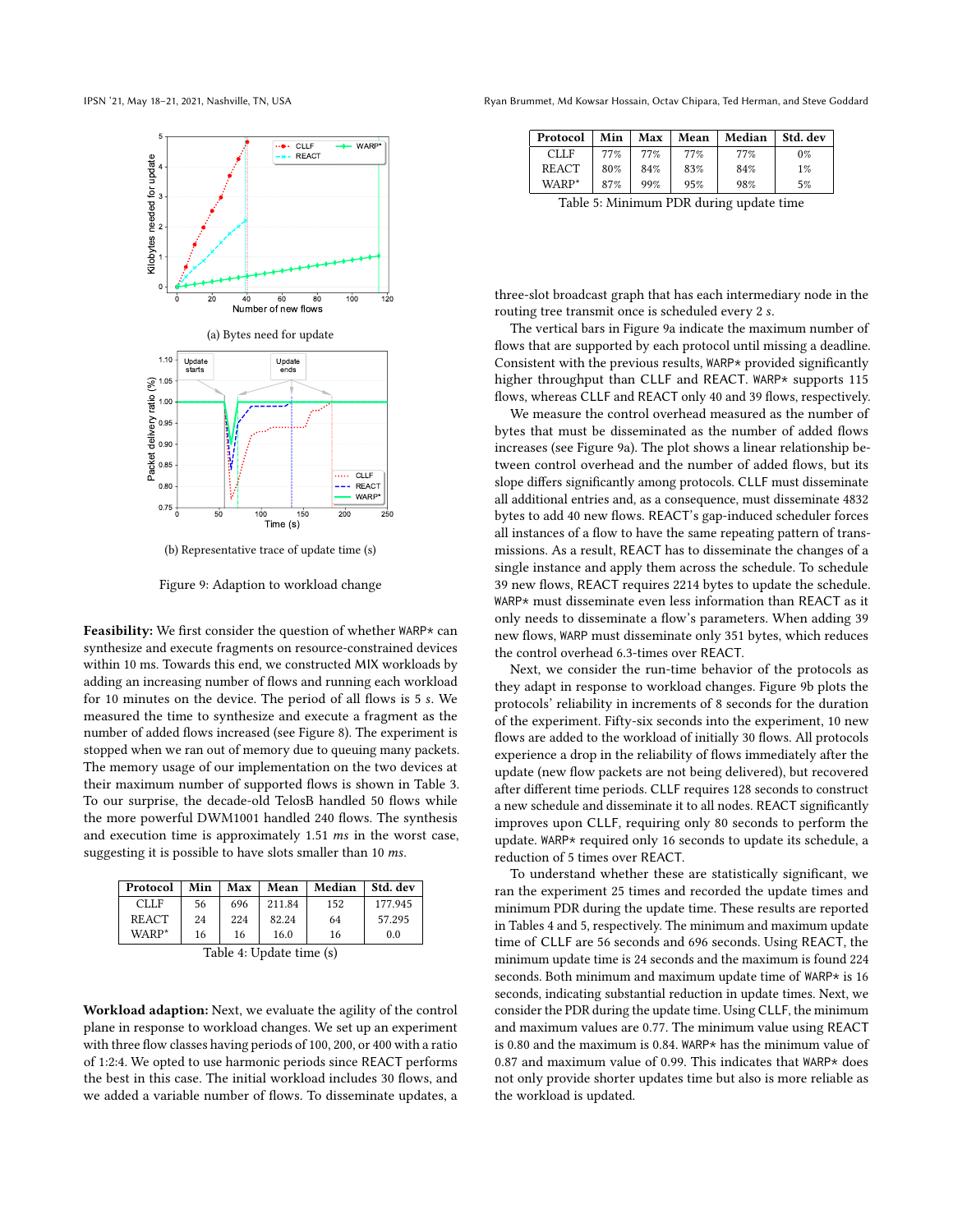<span id="page-12-10"></span>

Figure 10: Estimated  $\overline{m}$  and max. used transmissions of a flow's link

Reliability and Adaptability: WARP guarantees that the likelihood of a flow's packet reaching its destination exceeds a userspecified target probability when links behave according to the TLR model. No guarantees are provided when the links do not follow the TLR model. We set up an experiment where WARP\* forwarded the data of 40 flows with periods and deadlines of 110 slots. The transmission power of the nodes is reduced to lower the mean link quality and increase its variability. We considered a sliding window of 100 packets shifted to the right in increments of one packet over the 1000-packet trace for a total of 901 windows. We fit a Bernoulli  $\overline{m}$  random variable for each window to estimate TLR's minimum PDR. The value of  $\overline{m}$  is determined such that the Bernoulli distribution with  $\overline{m}$  as the chance of success provides a lower bound on the observed likelihood of bursts of failures. Accordingly, WARP's real-time and reliability constraints should be met if  $\overline{m} \ge m = 70\%$ . For each window, one of the following cases is possible:

- Case  $\overline{m} \ge 70\%$ , E2E Met: For 86.83% of the windows, the TLR model's assumptions held (i.e.,  $\overline{m} \ge m = 70\%$ ). WARP guaranteed that the end-to-end reliability of all flows exceeded the 99% target in these windows.
- *Case*  $\overline{m} \ge 70\%$ , *E2E Miss:* There are no cases when the assumptions of the TLR model held and the flows do not meet the target 99% reliability. These first two cases support our claim that WARP can meet the real-time and reliability constraints.
- Case  $\overline{m}$  < 70%: When the actual link quality falls below the minimum link quality of  $m = 70\%$ , we provide no guarantees on the flow's reliability. In 13.17% of the windows, the TLR model's assumptions did not hold (since we reduced the transmission power to observe such cases). However, for all these windows, the end-to-end reliability of flows met their target reliability.

Finally, we evaluate how a node's program adapts in response to the patterns of packet losses observed during its execution. Figure [10](#page-12-10) plots the maximum number of transmissions and estimated minimum packet delivery rate  $\overline{m}$  for a link of a representative flow. The variations in  $\overline{m}$  show that this link's quality can vary between 86% – 100% over time. The variations in the maximum number of transmissions used within a window show that the program changed the number of transmissions dynamically to adapt to the observed pattern of packet losses. In summary, we can conclude that

WARP can adapt to variations in link quality and provide real-time and reliability guarantees when links follow the TLR model.

### 6 CONCLUSIONS

WARP is a new approach to building real-time and reliable wireless networks using software synthesis techniques. WARP has three core components: (1) A DSL to specify the data plane's behavior using programs that are more expressive than traditional schedules. Programs are stateful and can include conditional statements to control when a flow's packets are transmitted. Simulation experiments demonstrate that programs' more expressive behavior produces significant improvements in throughput across typical IIoT scenarios. (2) A software synthesis procedure can turn a high-level specification of the workload and topology into efficient programs that enable multiple flows to share entries in the schedule. The synthesized programs use a subset of power of the DSL to ensure that their execution can be analyzed efficiently. Our experiments indicate that the synthesized programs adapt to variations in link quality and satisfy their real-time and reliability constraints. WARP runs on-the-fly synthesis on DWM1001 devices with hundreds of flows. (3) WARP runs software synthesis on each node to reconstruct the same program based on shared workload and topology information. Consequently, WARP is agile in handling workload and topology changes by disseminating only the updates to the workload and topology information. Empirical results show that WARP can adapt more rapidly to workload changes than REACT. We hope that this work will motivate the community to consider using software synthesis for wireless networking and expand upon the techniques that we have developed.

### ACKNOWLEDGEMENT

This work is funded in part by NSF under CNS-1750155.

#### REFERENCES

- <span id="page-12-9"></span>[1] 2021. WUSTL Wireless Sensor Network Testbed. [http://wsn.cse.wustl.edu/index.](http://wsn.cse.wustl.edu/index.php?title=Testbed) [php?title=Testbed](http://wsn.cse.wustl.edu/index.php?title=Testbed)
- <span id="page-12-3"></span>[2] Yuvraj Agarwal, Bharathan Balaji, Seemanta Dutta, Rajesh K Gupta, and Thomas Weng. 2011. Duty-cycling buildings aggressively: The next frontier in HVAC control. In IPSN.
- <span id="page-12-6"></span>[3] Roberto Baldoni, Emilio Coppa, Daniele Cono D'elia, Camil Demetrescu, and Irene Finocchi. 2018. A survey of symbolic execution techniques. ACM Computing Surveys (CSUR) 51, 3 (2018), 1–39.
- <span id="page-12-1"></span>[4] R. Brummet, O. Chipara, and T. Herman. 2020. Recorp: Receiver-Oriented Policies for Industrial Wireless Networks. In IoTDI.
- <span id="page-12-7"></span>[5] Ryan Brummet, Md Kowsar Hossain, Octav Chipara, Ted Herman, and Steve Goddard. [n.d.]. WARP: On-the-fly Program Synthesis for Agile, Real-time, and Reliable Wireless Networks. [https://drive.google.com/file/d/](https://drive.google.com/file/d/1K1ve9fC3Hp0VOaAUvH0bxhgD2sIuEFH3/view?usp=sharing) [1K1ve9fC3Hp0VOaAUvH0bxhgD2sIuEFH3/view?usp=sharing.](https://drive.google.com/file/d/1K1ve9fC3Hp0VOaAUvH0bxhgD2sIuEFH3/view?usp=sharing)
- <span id="page-12-4"></span>[6] Alan Burns, James Harbin, Leandro Indrusiak, Iain Bate, Rob Davis, and David Griffin. 2018. Airtight: A resilient wireless communication protocol for mixedcriticality systems. In RTCSA.
- <span id="page-12-0"></span>Len Calderone. 2020. Readers Choice 202:5G Is Coming to Agriculture. Agritech Tomorrow (Dec 2020). [https://www.agritechtomorrow.com/article/2020/07/](https://www.agritechtomorrow.com/article/2020/07/readers-choice-2020-5g-is-coming-to-agriculture/12275) [readers-choice-2020-5g-is-coming-to-agriculture/12275](https://www.agritechtomorrow.com/article/2020/07/readers-choice-2020-5g-is-coming-to-agriculture/12275)
- <span id="page-12-5"></span>Pablo Corbalán and Gian Pietro Picco. 2018. Concurrent Ranging in Ultra-Wideband Radios: Experimental Evidence, Challenges, and Opportunities. In EWSN.
- <span id="page-12-8"></span>[9] Manjunath Doddavenkatappa, Mun Chan, and A.L. Ananda. 2012. Indriya: A Low-Cost, 3D Wireless Sensor Network Testbed. Lecture Notes of the Institute for Computer Sciences, Social-Informatics and Telecommunications Engineering 90, 302–316. [https://doi.org/10.1007/978-3-642-29273-6\\_23](https://doi.org/10.1007/978-3-642-29273-6_23)
- <span id="page-12-2"></span>[10] Ahmed El-Hassany, Petar Tsankov, Laurent Vanbever, and Martin Vechev. 2018. Netcomplete: Practical network-wide configuration synthesis with autocompletion. In NSDI.